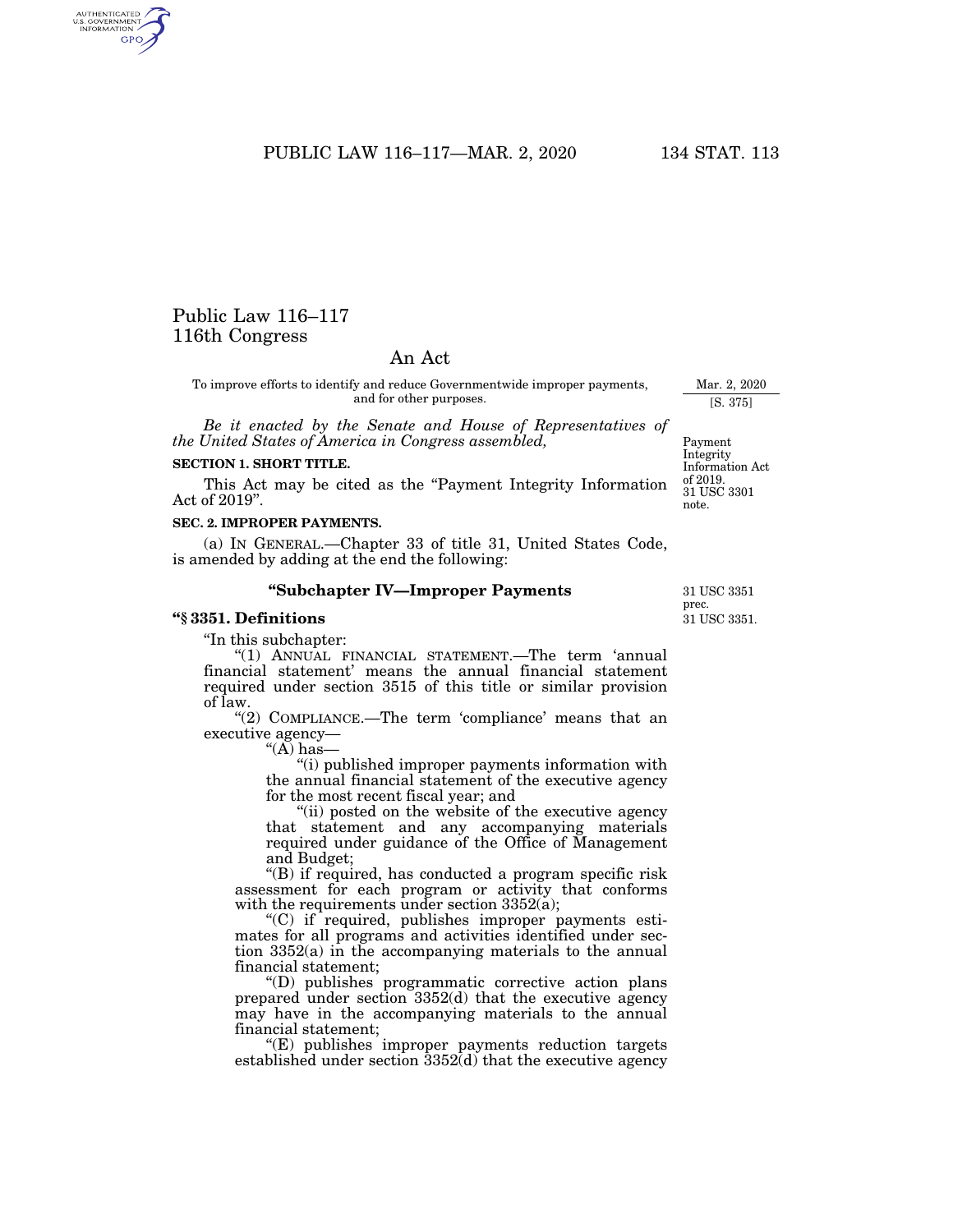may have in the accompanying materials to the annual financial statement for each program or activity assessed to be at risk, and has demonstrated improvements and developed a plan to meet the reduction targets; and

 $\mathcal{F}(\bar{F})$  has reported an improper payment rate of less than 10 percent for each program and activity for which an estimate was published under section 3352(c).

''(3) DO NOT PAY INITIATIVE.—The term 'Do Not Pay Initiative' means the initiative described in section 3354(b).

"(4) IMPROPER PAYMENT.—The term 'improper payment'—

"(A) means any payment that should not have been made or that was made in an incorrect amount, including an overpayment or underpayment, under a statutory, contractual, administrative, or other legally applicable requirement; and

''(B) includes—

''(i) any payment to an ineligible recipient;

"(ii) any payment for an ineligible good or service; ''(iii) any duplicate payment;

"(iv) any payment for a good or service not received, except for those payments where authorized by law; and

" $(v)$  any payment that does not account for credit for applicable discounts.

"(5) PAYMENT.—The term 'payment' means any transfer or commitment for future transfer of Federal funds such as cash, securities, loans, loan guarantees, and insurance subsidies to any non-Federal person or entity or a Federal employee, that is made by a Federal agency, a Federal contractor, a Federal grantee, or a governmental or other organization administering a Federal program or activity.

"(6) PAYMENT FOR AN INELIGIBLE GOOD OR SERVICE.—The term 'payment for an ineligible good or service' includes a payment for any good or service that is rejected under any provision of any contract, grant, lease, cooperative agreement, or other funding mechanism.

"(7) RECOVERY AUDIT.—The term 'recovery audit' means a recovery audit described in section 3352(i).

''(8) STATE.—The term 'State' means each State of the United States, the District of Columbia, each territory or possession of the United States, and each Federally recognized Indian tribe.

31 USC 3352.

### **''§ 3352. Estimates of improper payments and reports on actions to reduce improper payments**

"(a) IDENTIFICATION OF SUSCEPTIBLE PROGRAMS AND ACTIVI-TIES.—

''(1) IN GENERAL.—The head of each executive agency shall, in accordance with guidance prescribed by the Director of the Office of Management and Budget—

''(A) periodically review all programs and activities that the head of the executive agency administers; and

''(B) identify all programs and activities with outlays exceeding the statutory threshold dollar amount described in paragraph  $(3)(A)(i)$  that may be susceptible to significant improper payments.

Guidance.

Review.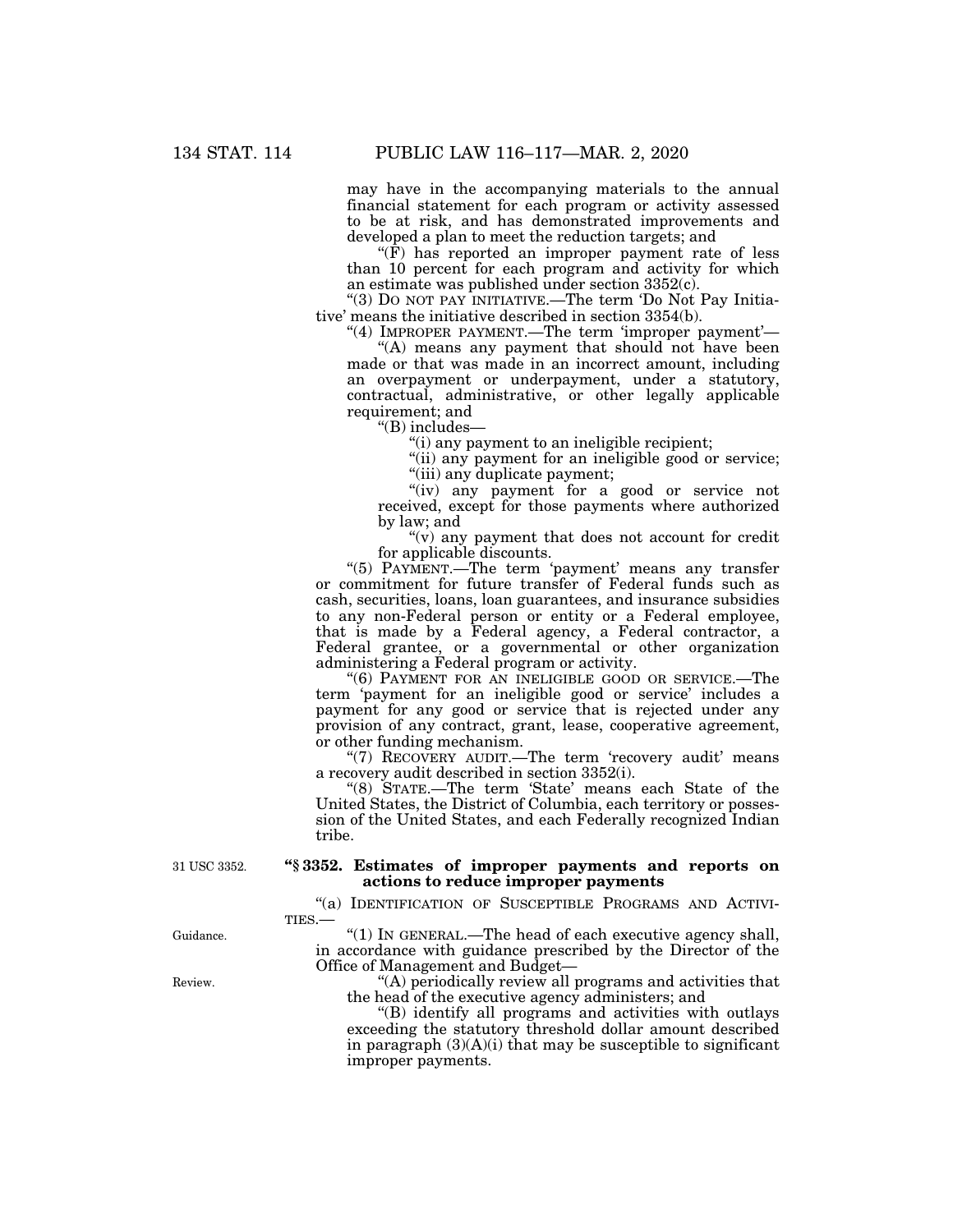"(2) FREQUENCY.—A review under paragraph (1) shall be Time period. performed for each program and activity that the head of an executive agency administers not less frequently than once every 3 fiscal years.<br>"(3) RISK ASSESSMENTS.-

"(A) DEFINITION OF SIGNIFICANT.—In this paragraph, the term 'significant' means that, in the preceding fiscal year, the sum of a program or activity's improper payments and payments whose propriety cannot be determined by the executive agency due to lacking or insufficient docu-

"(i)  $$10,000,000$  of all reported program or activity payments of the executive agency made during that fiscal year and 1.5 percent of program outlays; or ''(ii) \$100,000,000.

''(B) SCOPE.—In conducting a review under paragraph (1), the head of each executive agency shall take into account those risk factors that are likely to contribute to a susceptibility to significant improper payments, such as—

"(i) whether the program or activity reviewed is new to the executive agency;

''(ii) the complexity of the program or activity reviewed;

''(iii) the volume of payments made through the program or activity reviewed;

''(iv) whether payments or payment eligibility decisions are made outside of the executive agency, such as by a State or local government;

 $(v)$  recent major changes in program funding, authorities, practices, or procedures;

"(vi) the level, experience, and quality of training for personnel responsible for making program eligibility determinations or certifying that payments are accurate;

"(vii) significant deficiencies in the audit report of the executive agency or other relevant management findings that might hinder accurate payment certification;

"(viii) similarities to other programs or activities that have reported improper payment estimates or been deemed susceptible to significant improper payments;

"(ix) the accuracy and reliability of improper payment estimates previously reported for the program or activity, or other indicator of potential susceptibility to improper payments identified by the Inspector General of the executive agency, the Government Accountability Office, other audits performed by or on behalf of the Federal, State, or local government, disclosures by the executive agency, or any other means;

" $(x)$  whether the program or activity lacks information or data systems to confirm eligibility or provide for other payment integrity needs; and

" $(xi)$  the risk of fraud as assessed by the executive agency under the Standards for Internal Control in the Federal Government published by the Government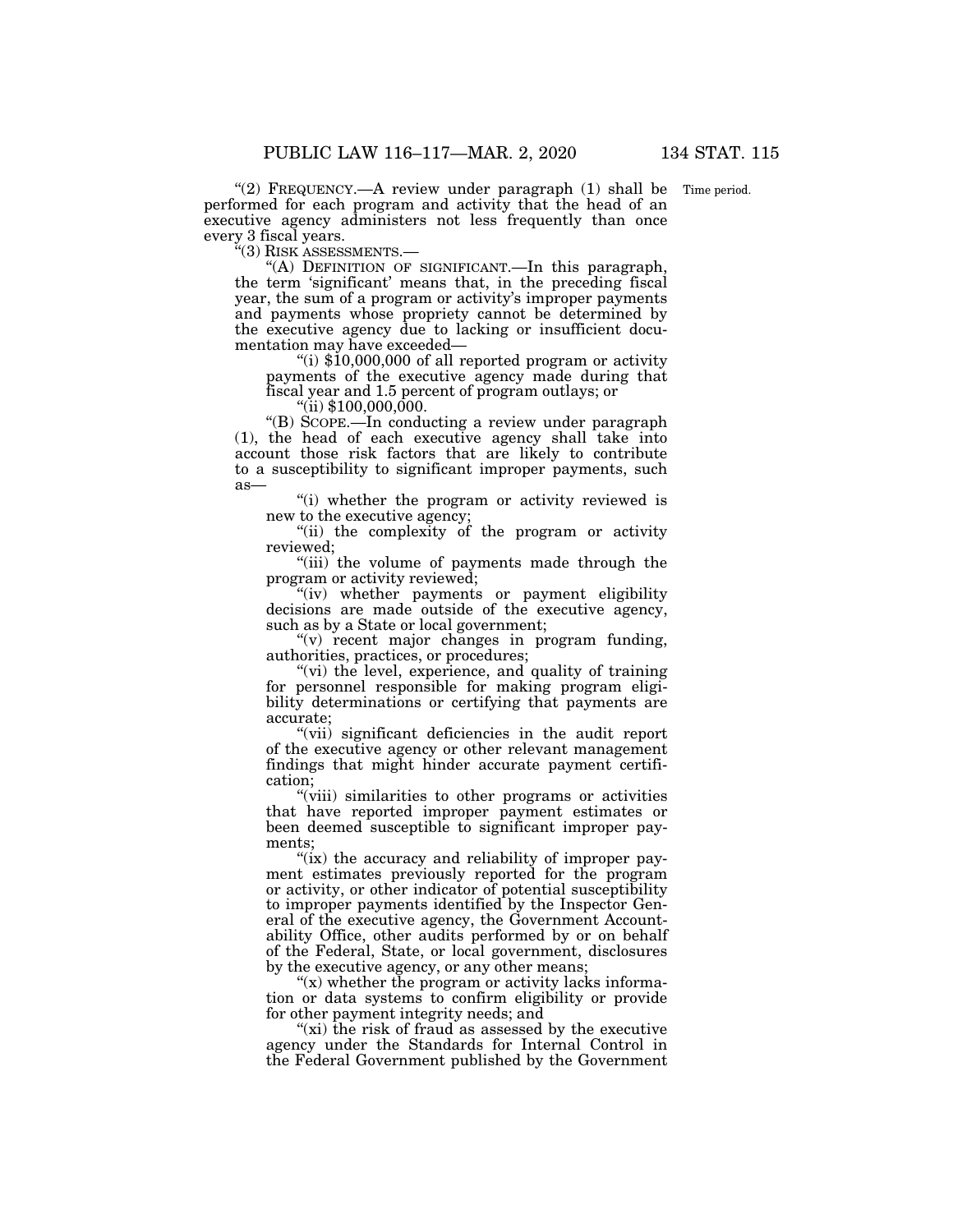Accountability Office (commonly known as the 'Green Book').

''(C) ANNUAL REPORT.—Each executive agency shall publish an annual report that includes—

"(i) a listing of each program or activity identified under paragraph (1), including the date on which the program or activity was most recently assessed for risk under paragraph (1); and

"(ii) a listing of any program or activity for which the executive agency makes any substantial changes to the methodologies of the reviews conducted under paragraph (1).

''(b) IMPROVING THE DETERMINATION OF IMPROPER PAYMENTS.—

''(1) IN GENERAL.—The Director of the Office of Management and Budget shall on an annual basis—

"(A) identify a list of high-priority Federal programs for greater levels of oversight and review—

''(i) in which the highest dollar value or highest rate of improper payments occur; or

''(ii) for which there is a higher risk of improper payments; and

''(B) in coordination with the executive agency responsible for administering a high-priority program identified under subparagraph  $(A)$ , establish annual targets and semiannual or quarterly actions for reducing improper payments associated with the high-priority program.

"(2) REPORT ON HIGH-PRIORITY IMPROPER PAYMENTS.-

''(A) IN GENERAL.—Subject to Federal privacy policies and to the extent permitted by law, each executive agency with a program identified under paragraph  $(1)(A)$  shall on an annual basis submit to the Inspector General of the executive agency and the Office of Management and Budget, and make available to the public, including through a website, a report on that program.

"(B) CONTENTS.—Each report submitted under subparagraph (A)—

 $\tilde{f}(i)$  shall describe any action the executive agency—

''(I) has taken or plans to take to recover improper payments; and

''(II) intends to take to prevent future improper payments; and

''(ii) shall not include—

''(I) any referrals the executive agency made or anticipates making to the Department of Justice; or

''(II) any information provided in connection with a referral described in subclause (I).

''(C) PUBLIC AVAILABILITY ON CENTRAL WEBSITE.—The Office of Management and Budget shall make each report submitted under subparagraph (A) available on a central website.

''(D) AVAILABILITY OF INFORMATION TO INSPECTOR GEN-ERAL.—Subparagraph (B)(ii) shall not prohibit any referral or information being made available to an Inspector General as otherwise provided by law.

Time period.

Lists.

Lists.

Coordination.

Time period. Public information. Web posting.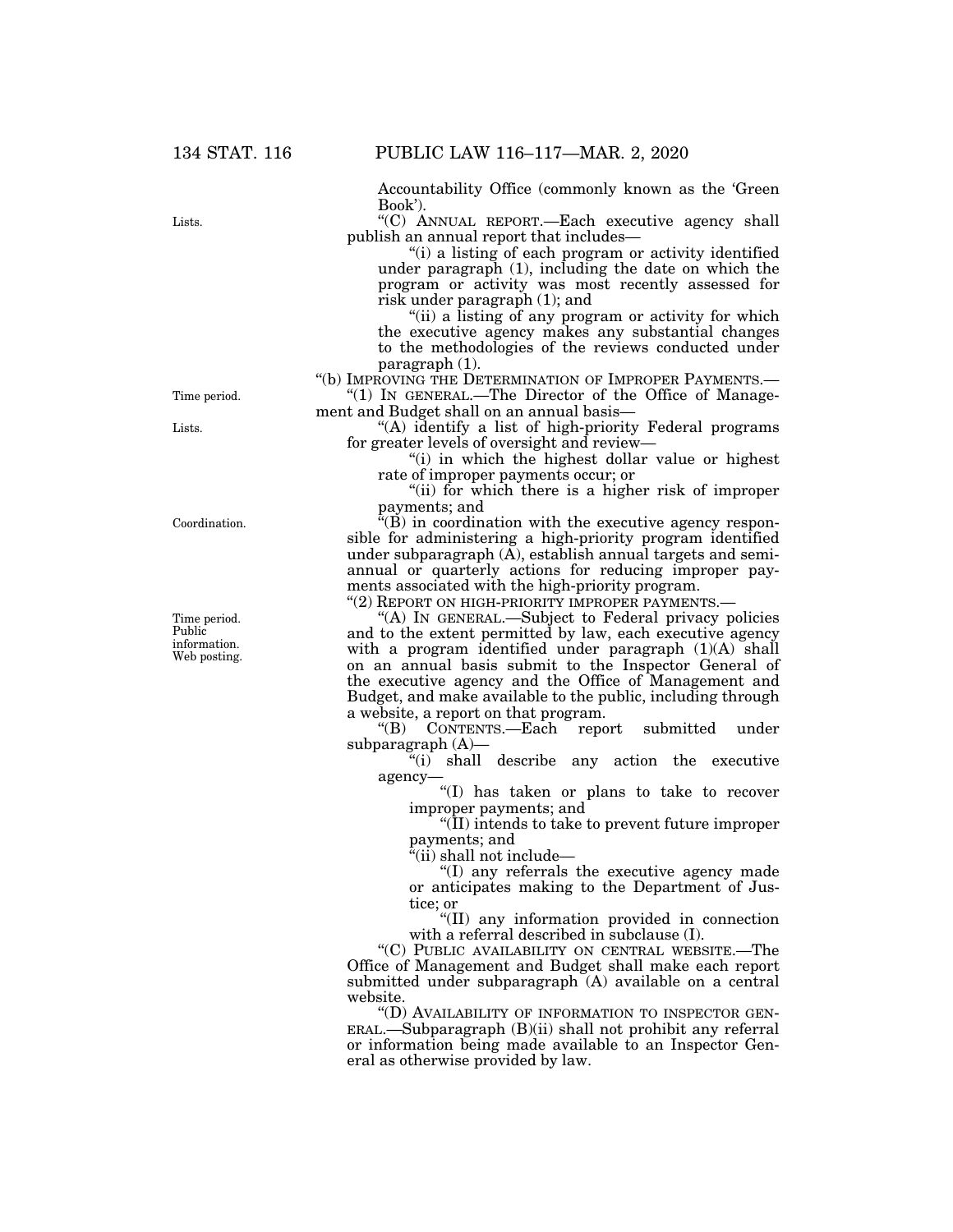"(E) ASSESSMENT AND RECOMMENDATIONS.—The Inspector General of each executive agency that submits a report under subparagraph (A) shall, for each program of the executive agency that is identified under paragraph  $(1)(A)$ 

"(i) review-

Review.

''(I) the assessment of the level of risk associated with the program and the quality of the improper payment estimates and methodology of the executive agency relating to the program; and

''(II) the oversight or financial controls to identify and prevent improper payments under the program; and

''(ii) submit to the appropriate authorizing and appropriations committees of Congress recommendations, which may be included in another report submitted by the Inspector General to Congress, for modifying any plans of the executive agency relating to the program, including improvements for improper payments determination and estimation methodology.

 $\sqrt[\text{F}]{(F)}$  ANNUAL MEETING.—Not less frequently than once every year, the head of each executive agency with a program identified under paragraph (1)(A), or a designee of the head of the executive agency, shall meet with the Director of the Office of Management and Budget, or a designee of the Director, to report on actions taken during the preceding year and planned actions to prevent improper payments.

''(c) ESTIMATION OF IMPROPER PAYMENTS.—

"(1) ESTIMATION.—With respect to each program and activity identified under subsection  $(a)(1)$ , the head of the relevant executive agency shall—

''(A) produce a statistically valid estimate, or an estimate that is otherwise appropriate using a methodology approved by the Director of the Office of Management and Budget, of the improper payments made under the program or activity; and

''(B) include the estimates described in subparagraph (A) in the accompanying materials to the annual financial statement of the executive agency and as required in applicable guidance of the Office of Management and Budget.

''(2) LACKING OR INSUFFICIENT DOCUMENTATION.—

"(A) IN GENERAL.—For the purpose of producing an estimate under paragraph (1), when the executive agency cannot determine, due to lacking or insufficient documentation, whether a payment is proper or not, the payment shall be treated as an improper payment.

''(B) SEPARATE REPORT.—The head of an executive agency may report separately on what portion of the improper payments estimate for a program or activity of the executive agency under paragraph  $(1)$  is attributable to lacking or insufficient documentation.

"(d) REPORTS ON ACTIONS TO REDUCE IMPROPER PAYMENTS.-With respect to any program or activity of an executive agency with estimated improper payments under subsection (c), the head of the executive agency shall provide with the estimate required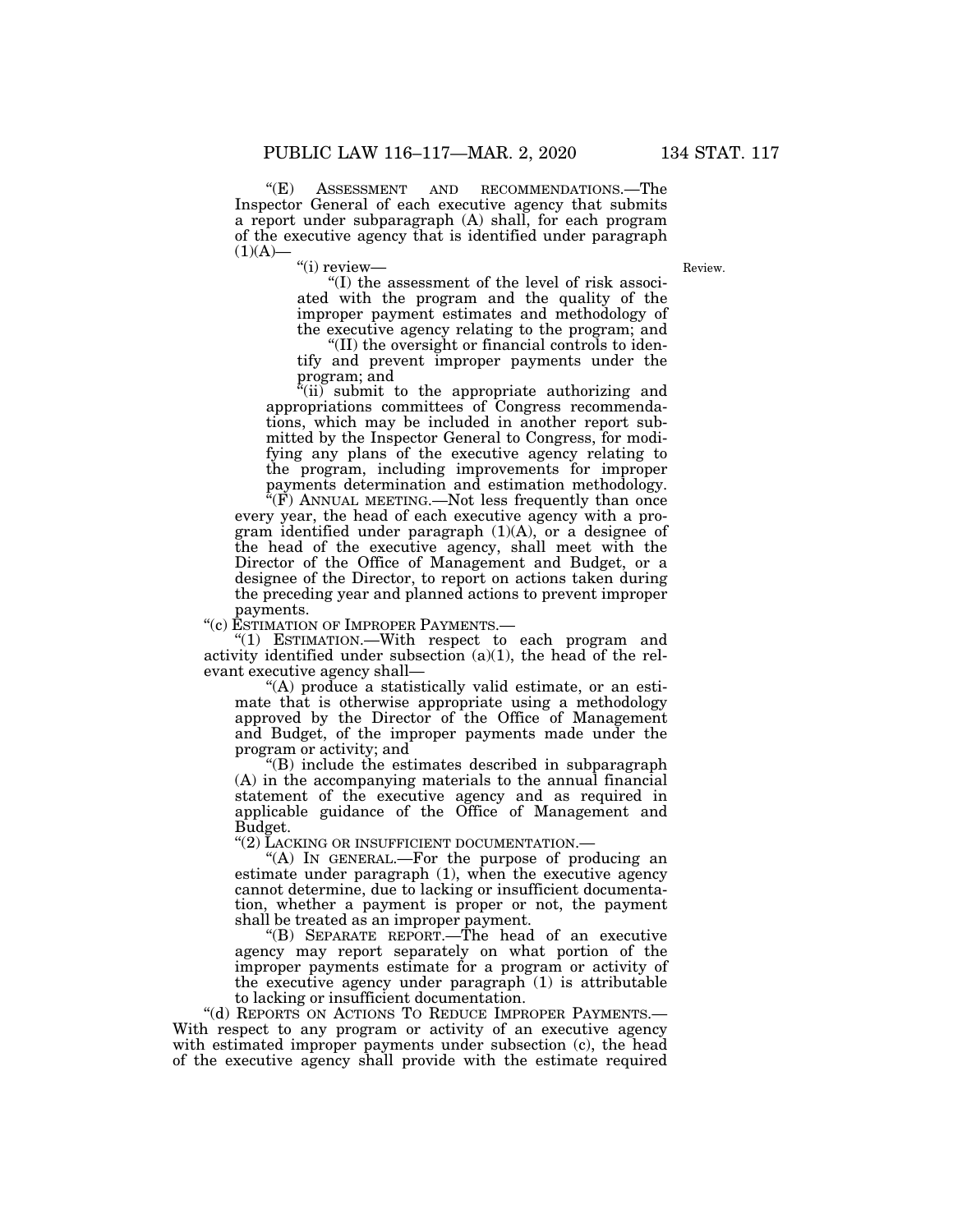under subsection (c) a report on what actions the executive agency is taking to reduce improper payments, including—

" $(1)$  a description of the causes of the improper payments, actions planned or taken to correct those causes, and the planned or actual completion date of the actions taken to address those causes;

"(2) in order to reduce improper payments to a level below which further expenditures to reduce improper payments would cost more than the amount those expenditures would save in prevented or recovered improper payments, a statement of whether the executive agency has what is needed with respect to—

''(A) internal controls;

''(B) human capital; and

''(C) information systems and other infrastructure;

"(3) if the executive agency does not have sufficient resources to establish and maintain effective internal controls as described in paragraph  $(2)(A)$ , a description of the resources the executive agency has requested in the budget submission of the executive agency to establish and maintain those internal controls;

''(4) program-specific and activity-specific improper payments reduction targets that have been approved by the Director of the Office of Management and Budget;

 $(5)$  a description of the steps the executive agency has taken to ensure that executive agency managers, programs, and, where appropriate, States and local governments are held accountable through annual performance appraisal criteria for—

''(A) meeting applicable improper payments reduction targets; and

''(B) establishing and maintaining sufficient internal controls, including an appropriate control environment, that effectively—

''(i) prevent improper payments from being made; and

''(ii) promptly detect and recover improper payments that are made; and

''(6) a description of how the level of planned or completed actions by the executive agency to address the causes of the improper payments matches the level of improper payments, including a breakdown by category of improper payment and specific timelines for completion of those actions.

"(e) REPORTS ON ACTIONS TO RECOVER IMPROPER PAYMENTS.— With respect to improper payments identified in a recovery audit, the head of the executive agency shall provide with the estimate required under subsection (c) a report on all actions the executive agency is taking to recover the improper payments, including—

''(1) a discussion of the methods used by the executive agency to recover improper payments;

 $\tilde{P}(2)$  the amounts recovered, outstanding, and determined to not be collectable, including the percent those amounts represent of the total improper payments of the executive agency;

''(3) if a determination has been made that certain improper payments are not collectable, a justification of that determination;

''(4) an aging schedule of the amounts outstanding;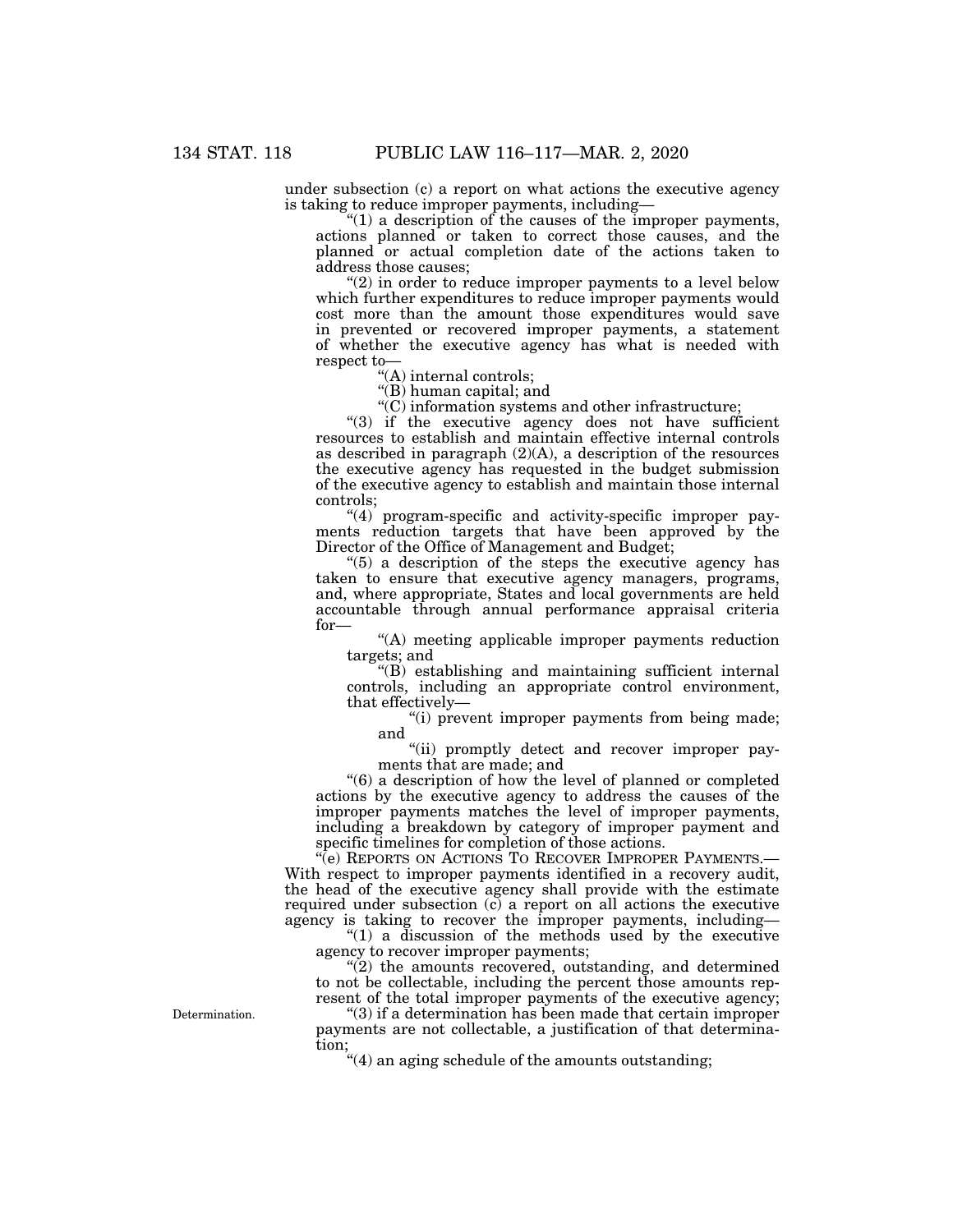"(5) a summary of how recovered amounts have been dis- Summary. posed of;

''(6) a discussion of any conditions giving rise to improper payments and how those conditions are being resolved; and

"(7) if the executive agency has determined under sub- Determination. section (i) that performing recovery audits for any applicable program or activity is not cost-effective, a justification for that determination.

''(f) GOVERNMENTWIDE REPORTING OF IMPROPER PAYMENTS AND ACTIONS TO RECOVER IMPROPER PAYMENTS.—

''(1) REPORT.—Each fiscal year, the Director of the Office of Management and Budget shall submit a report with respect to the preceding fiscal year on actions that executive agencies have taken to report information regarding improper payments and actions to recover improper payments to—

"(A) the Committee on Homeland Security and Governmental Affairs of the Senate;

''(B) the Committee on Oversight and Reform of the House of Representatives; and

''(C) the Comptroller General of the United States. "(2) CONTENTS.—Each report required under paragraph  $(1)$ shall include—

 $!(A)$  a summary of the reports of each executive agency on improper payments and recovery actions submitted under this section;

''(B) an identification of the compliance status of each executive agency, as determined by the Inspector General of the executive agency under section 3353, to which this section applies;

''(C) Governmentwide improper payment reduction targets;

''(D) a Governmentwide estimate of improper pay-Estimate. ments; and

" $(E)$  a discussion of progress made towards meeting Governmentwide improper payment reduction targets.

"(g) GUIDANCE BY THE OFFICE OF MANAGEMENT AND BUDGET.—

"(1) IN GENERAL.—Not later than 1 year after the date Deadline. of enactment of this section, the Director of the Office of Management and Budget shall prescribe guidance for executive agencies to implement the requirements of this section, which shall not include any exemptions to those requirements that are not specifically authorized by this section.

"(2) CONTENTS.—The guidance under paragraph (1) shall prescribe—

"(A) the form of the reports on actions to reduce improper payments, recovery actions, and Governmentwide reporting; and

''(B) strategies for addressing risks and establishing

appropriate prepayment and postpayment internal controls. "(h) DETERMINATIONS OF AGENCY READINESS FOR OPINION ON INTERNAL CONTROL.—The criteria required to be developed under section  $2(g)$  of the Improper Payments Elimination and Recovery Act of 2010, as in effect on the day before the date of enactment of this section—

" $(1)$  shall continue to be in effect on and after the date Extension. of enactment of this section; and

Summary.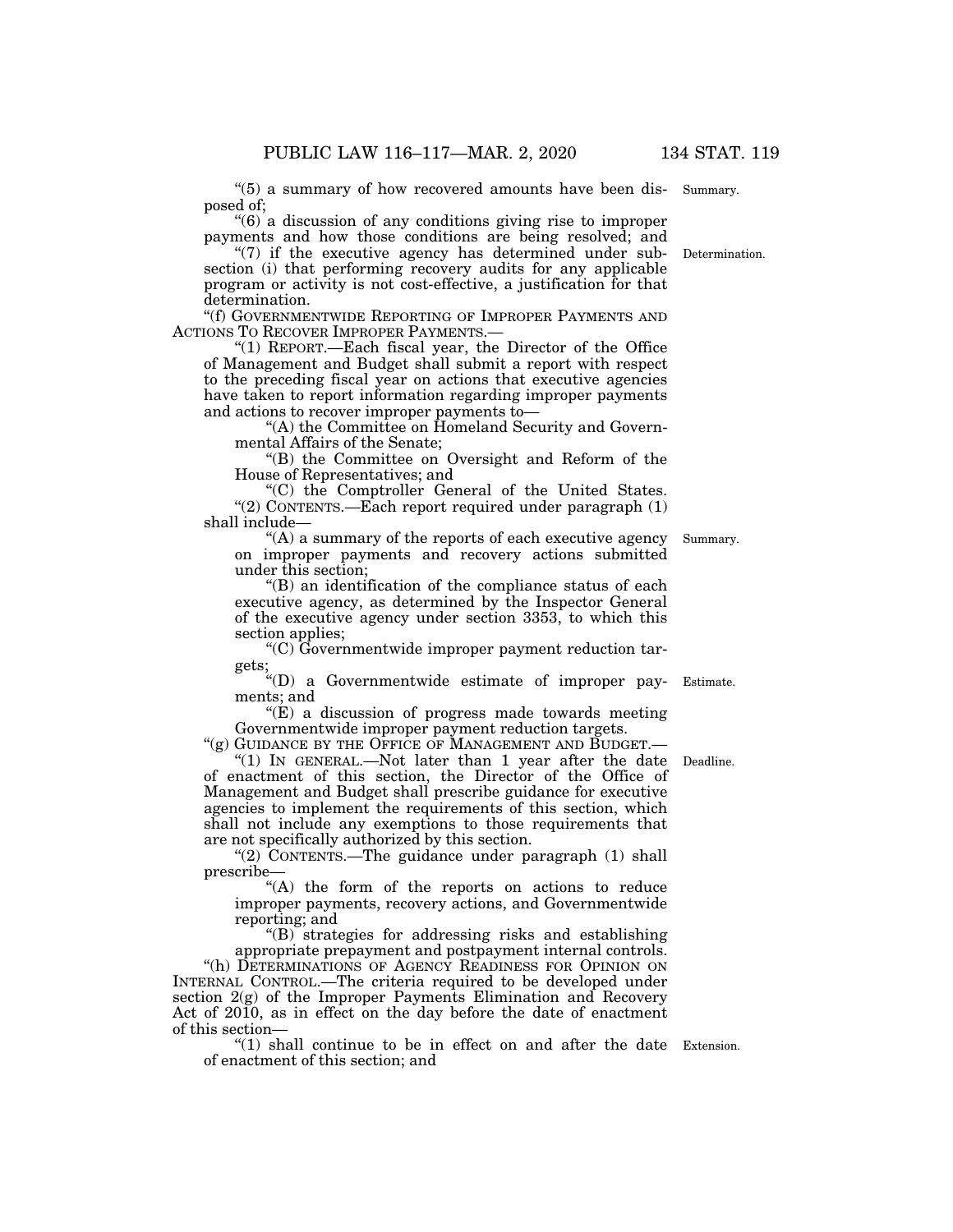" $(2)$  may be modified as determined appropriate by the Director of the Office of Management and Budget.

''(i) RECOVERY AUDITS.—

 $"(1)$  In GENERAL. $-$ 

''(A) CONDUCT OF AUDITS.—Except as provided under paragraph (3) and if not prohibited under any other provision of law, the head of each executive agency shall conduct recovery audits with respect to each program and activity of the executive agency that expends \$1,000,000 or more annually if conducting the audits would be cost effective.

''(B) PROCEDURES.—In conducting a recovery audit under this subsection, the head of an executive agency—

''(i) shall give priority to the most recent payments and to payments made in any program identified as susceptible to significant improper payments under subsection (a);

"(ii) shall implement this subsection in a manner designed to ensure the greatest financial benefit to the Federal Government; and

''(iii) may conduct the recovery audit directly, by using other departments and agencies of the United States, or by procuring performance of recovery audits by private sector sources by contract, subject to the availability of appropriations, or by any combination thereof.

''(C) RECOVERY AUDIT CONTRACTS.—With respect to a recovery audit procured by an executive agency by contract—

"(i) subject to subparagraph  $(B)(iii)$ , and except to the extent such actions are outside the authority of the executive agency under section 7103 of title 41, the head of the executive agency may authorize the contractor to—

''(I) notify entities, including individuals, of potential overpayments made to those entities;

''(II) respond to questions concerning potential overpayments; and

''(III) take other administrative actions with respect to an overpayment claim made or to be made by the executive agency; and

''(ii) the contractor shall not have the authority to make a final determination relating to whether any overpayment occurred or whether to compromise, settle, or terminate an overpayment claim.

''(D) CONTRACT TERMS AND CONDITIONS.—

''(i) IN GENERAL.—The executive agency shall include in each contract for procurement of performance of a recovery audit a requirement that the contractor shall—

''(I) provide to the executive agency periodic reports on conditions giving rise to overpayments identified by the contractor and any recommendations on how to mitigate those conditions;

''(II) notify the executive agency of any overpayments identified by the contractor pertaining to the executive agency or to any other executive

Reports.

Recommendations.

Notification.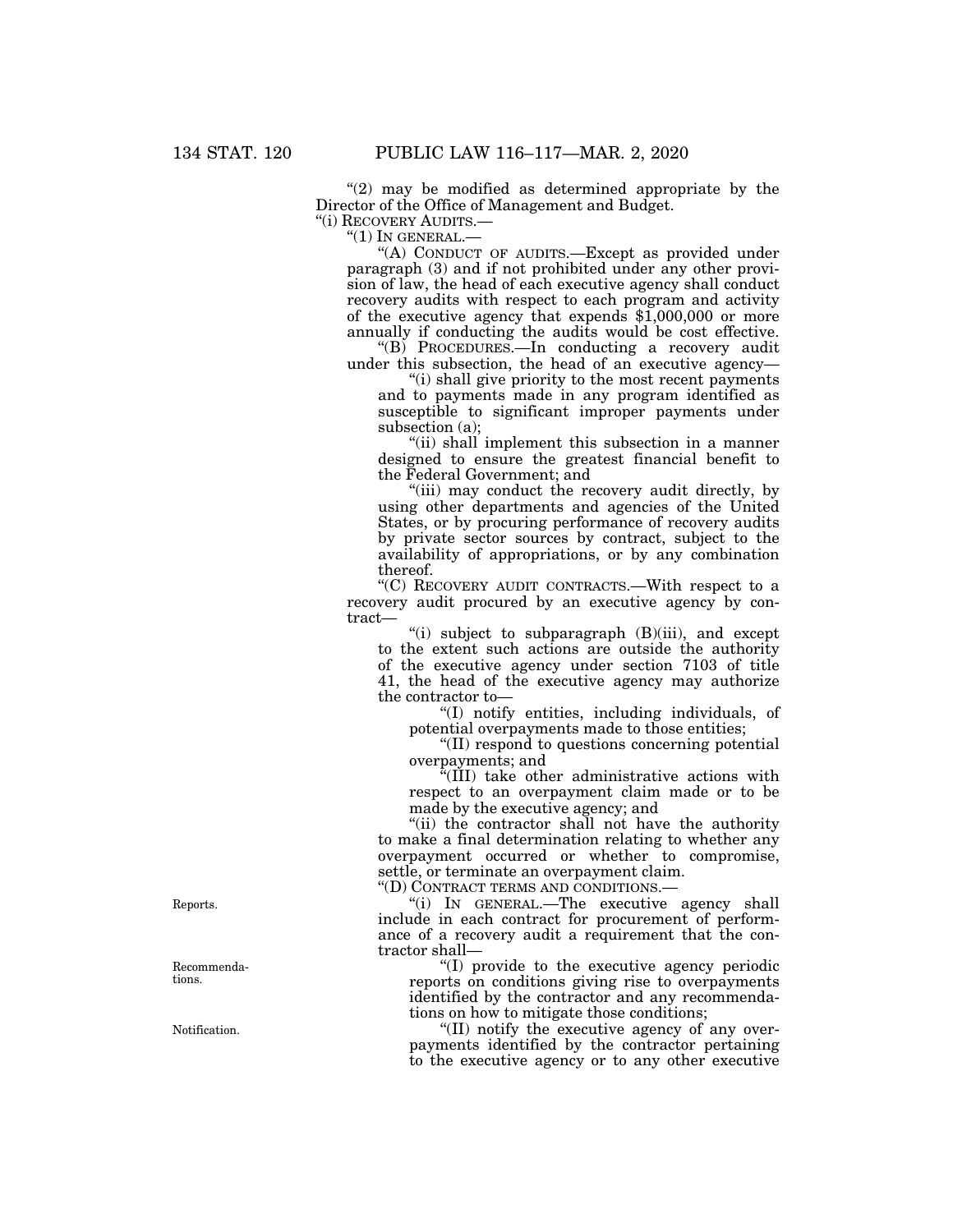agency that are beyond the scope of the contract; and

''(III) report to the executive agency credible evidence of fraud or vulnerabilities to fraud and conduct appropriate training of personnel of the contractor on identification of fraud.

''(ii) REPORTS ON ACTIONS TAKEN.—Each executive agency shall, on an annual basis, include in annual financial statement of the executive agency a report on actions taken by the executive agency during the preceding fiscal year to address the recommendations described in clause (i)(I).

''(E) AGENCY ACTION FOLLOWING NOTIFICATION.—Each executive agency shall—

''(i) take prompt and appropriate action in response to a report or notification by a contractor under subclause  $(I)$  or  $(II)$  of subparagraph  $(D)(i)$  to collect an overpayment; and

 $i$ <sup>\*</sup>(ii) forward to other executive agencies any information that applies to that executive agency.

''(2) DISPOSITION OF AMOUNTS RECOVERED.—

''(A) IN GENERAL.—Amounts collected by executive agencies each fiscal year through recovery audits shall be treated in accordance with this paragraph.

**Determination** 

''(B) DISTRIBUTION.—The head of an executive agency shall determine the distribution of collected amounts described in subparagraph (A), less amounts needed to fulfill the purposes of section  $3562(a)$  of this title, in accordance with subparagraphs  $(C)$ ,  $(D)$ , and  $(E)$ .

''(C) USE FOR FINANCIAL MANAGEMENT IMPROVEMENT PROGRAM.—Not more than 25 percent of the amounts collected by an executive agency through recovery audits—

''(i) shall be available to the head of the executive agency to carry out the financial management improvement program of the executive agency under paragraph (3);

''(ii) may be credited, if applicable, for the purpose described in clause (i) by the head of an executive agency to any executive agency appropriations and funds that are available for obligation at the time of collection; and

"(iii) shall be used to supplement and not supplant any other amounts available for the purpose described in clause (i) and shall remain available until expended.

''(D) USE FOR ORIGINAL PURPOSE.—Not more than 25 percent of the amounts collected by an executive agency through recovery audits—

''(i) shall be credited to the appropriation or fund, if any, available for obligation at the time of collection for the same general purposes as the appropriation or fund from which the overpayment was made;

''(ii) shall remain available for the same period and purposes as the appropriation or fund to which credited; and

"(iii) if the appropriation from which an overpayment was made has expired—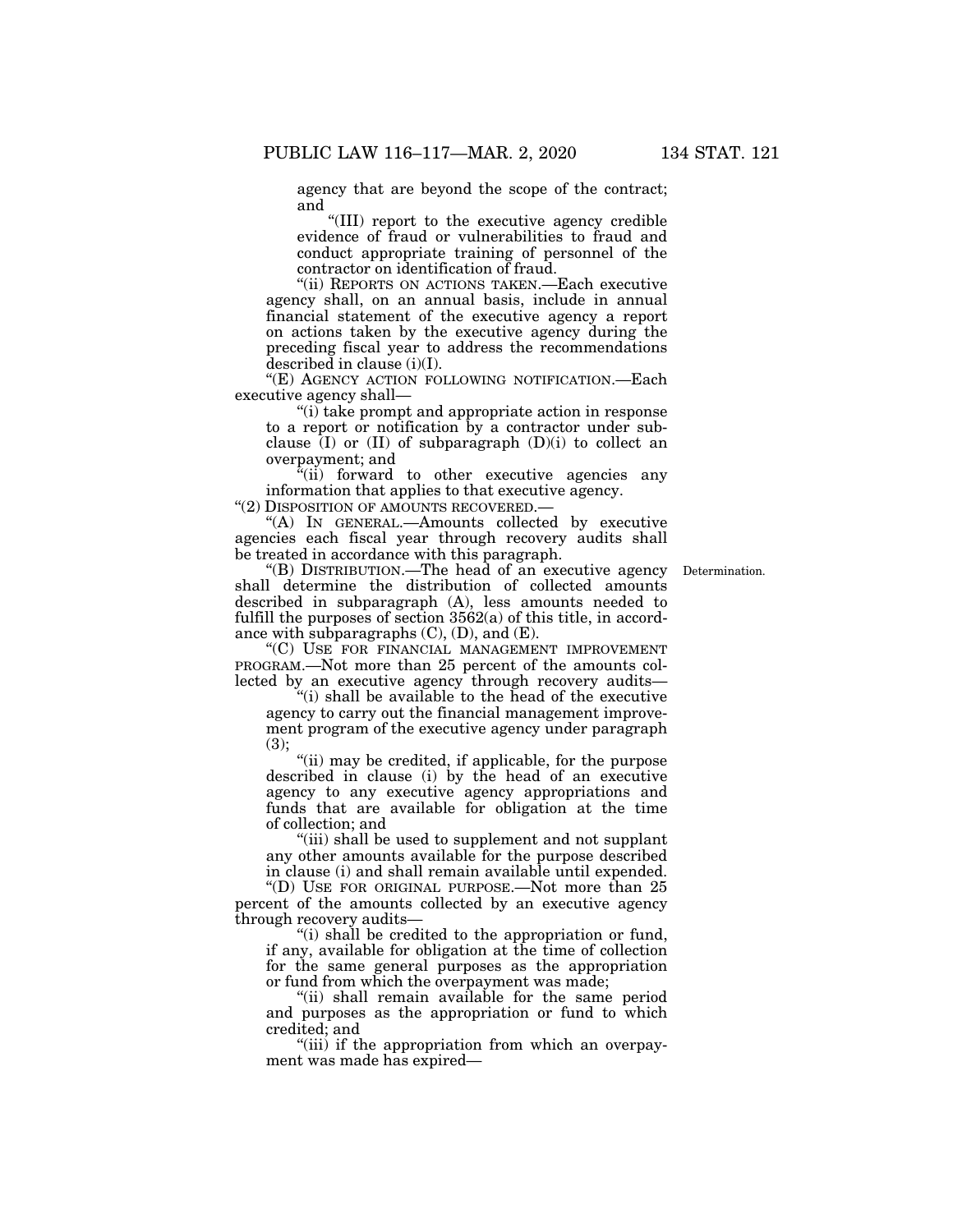''(I) in the case of recoveries of overpayments that are made from a trust or special fund account, shall revert to that account; and

''(II) in the case of other recoveries of overpayments—

"(aa) for amounts that are recovered more than 5 fiscal years from the last fiscal year in which the funds were available for obligation, shall be deposited in the Treasury as miscellaneous receipts; and

"(bb) for other amounts, shall be newly available for the same time period as the funds were originally available for obligation.

''(E) USE FOR INSPECTOR GENERAL ACTIVITIES.—Not more than 5 percent of the amounts collected by an executive agency through recovery audits—

''(i) shall be available to the Inspector General of that executive agency for—

''(I) the Inspector General to carry out this Act; or

''(II) any other activities of the Inspector General relating to investigating improper payments or auditing internal controls associated with payments; and

"(ii) shall remain available for the same period and purposes as the appropriation or fund to which credited.

''(F) REMAINDER.—Amounts collected that are not applied in accordance with subparagraph (B), (C), (D), or  $(E)$  shall be deposited in the Treasury as miscellaneous receipts, except that in the case of recoveries of overpayments that are made from trust or special fund accounts, those amounts shall revert to those accounts.

''(G) DISCRETIONARY AMOUNTS.—This paragraph shall apply only to recoveries of overpayments that are made from discretionary appropriations, as defined in section  $250(c)(7)$  of the Balanced Budget and Emergency Deficit Control Act of 1985  $(2 \text{ U.S.C. } 900(c)(7))$ , and shall not apply to recoveries of overpayments that are made from discretionary amounts that were appropriated before the date of enactment of the Improper Payments Elimination and Recovery Act of 2010, as in effect on the day before the date of enactment of this section.

''(H) APPLICATION.—This paragraph shall not apply to the recovery of an overpayment if the appropriation from which the overpayment was made has not expired.

''(3) FINANCIAL MANAGEMENT IMPROVEMENT PROGRAM.—

''(A) REQUIREMENT.—The head of each executive agency shall conduct a financial management improvement program consistent with rules prescribed by the Director of the Office of Management and Budget.

''(B) PROGRAM FEATURES.—In conducting a program described in subparagraph (A), the head of an executive agency—

''(i) shall, as the first priority of the program, address problems that contribute directly to executive agency improper payments; and

Applicability.

Regulations.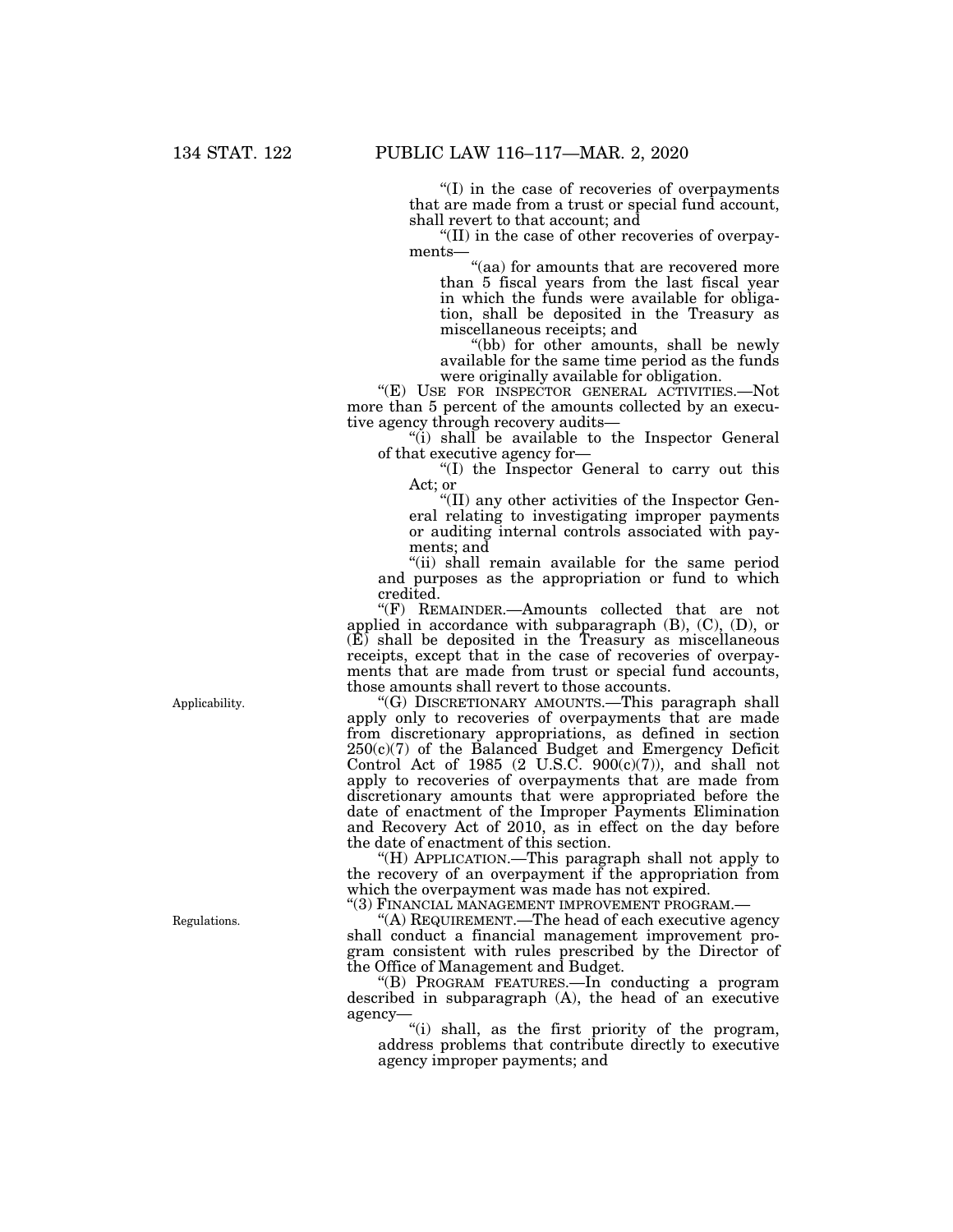"(ii) may seek to reduce errors and waste in other executive agency programs and operations.

"(4) PRIVACY PROTECTIONS.—Any nongovernmental entity that, in the course of recovery auditing or recovery activity under this subsection, obtains information that identifies an individual or with respect to which there is a reasonable basis to believe that the information can be used to identify an individual, may not disclose the information for any purpose other than the recovery auditing or recovery activity and governmental oversight of the activity, unless disclosure for that other purpose is authorized by the individual to the executive agency that contracted for the performance of the recovery auditing or recovery activity.

"(5) RULE OF CONSTRUCTION.—Except as provided under paragraph (4), nothing in this subsection shall be construed as terminating or in any way limiting authorities that are otherwise available to executive agencies under existing provisions of law to recover improper payments and use recovered amounts.

#### **''§ 3353. Compliance**

''(a) ANNUAL COMPLIANCE REPORT BY INSPECTORS GENERAL OF EXECUTIVE AGENCIES.—

''(1) IN GENERAL.—Each fiscal year, the Inspector General of each executive agency shall—

''(A) determine whether the executive agency is in Determination. compliance; and

 $f(B)$  submit a report on the determination made under subparagraph (A) to—

(i) the head of the executive agency;

''(ii) the Committee on Homeland Security and Governmental Affairs of the Senate;

''(iii) the Committee on Oversight and Reform of the House of Representatives; and

"(iv) the Comptroller General of the United States. "(2) DEVELOPMENT OR USE OF A CENTRAL WEBSITE.—The Council of the Inspectors General on Integrity and Efficiency (in this subsection referred to as the 'Council') shall develop a public central website, or make use of a public central website in existence on the date of enactment of this section, to contain individual compliance determination reports issued by Inspectors General under paragraph (1)(B) and such additional information as determined by the Council.

"(3) OMB GUIDANCE.—Not later than 180 days after the date of enactment of this section, the Director of the Office of Management and Budget, in consultation with the Council and with consideration given to the available resources and independence of individual Offices of Inspectors General, shall develop and promulgate guidance for the compliance determination reports issued by the Inspectors General under paragraph (1)(B), which shall require that—

''(A) the reporting format used by the Inspectors General is consistent;

''(B) Inspectors General evaluate and take into account the adequacy of executive agency risk assessments, improper payment estimates methodology, and executive

Public information.

Deadline. Consultation. Evaluations.

31 USC 3353.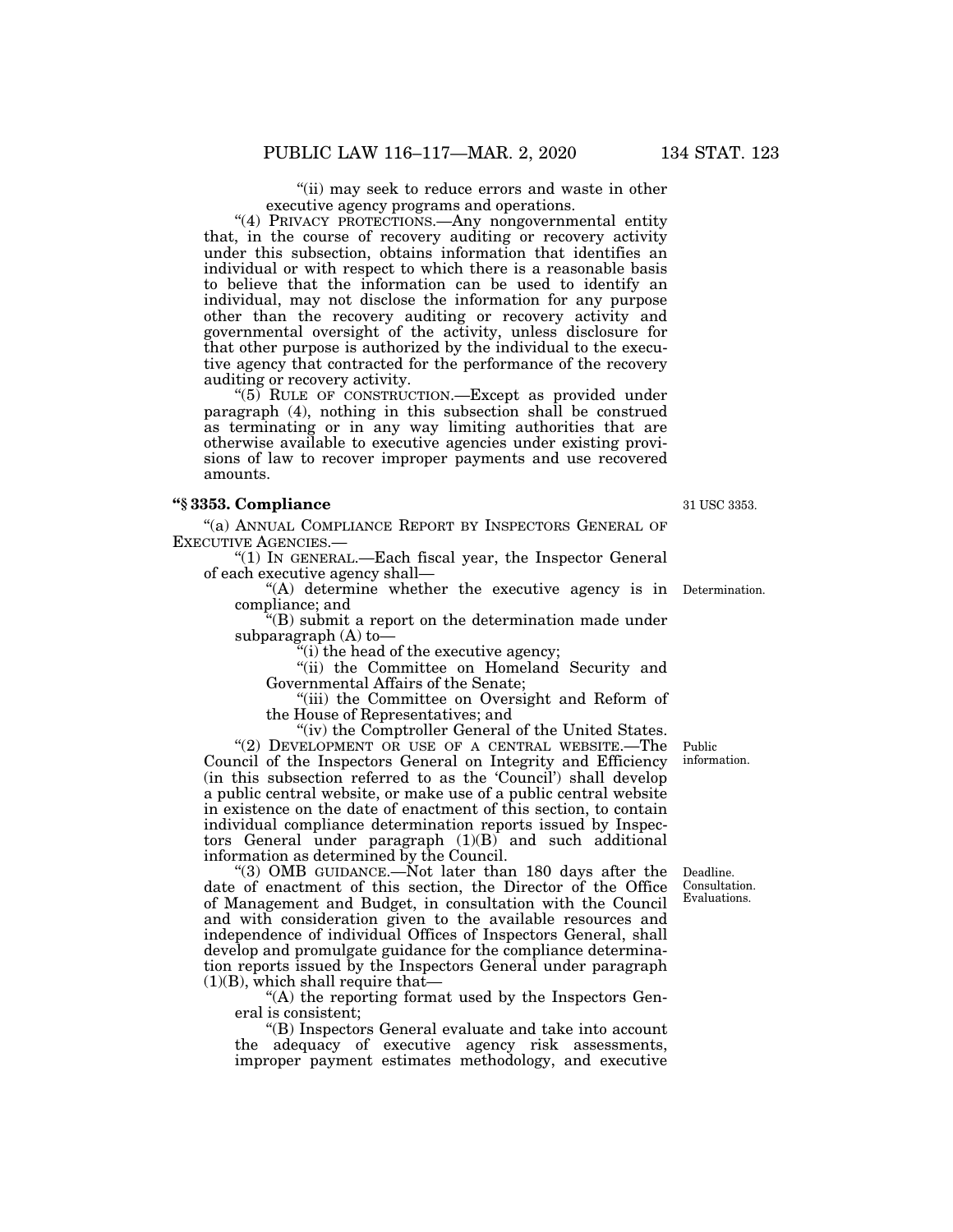agency action plans to address the causes of improper payments;

''(C) Inspectors General take into account whether the executive agency has correctly identified the causes of improper payments and whether the actions of the executive agency to address those causes are adequate and effective;

''(D) Inspectors General evaluate the adequacy of executive agency action plans on how the executive agency addresses the causes of improper payments; and

"(E) as part of the report, Inspectors General include an evaluation of executive agency efforts to prevent and reduce improper payments and any recommendations for actions to further improve that prevention and reduction.

"(4) CIGIE GUIDANCE.—Not later than 180 days after the date of enactment of this section, the Council shall, with consideration given to the available resources and independence of individual Offices of Inspectors General, develop and promulgate guidance that specifies procedures for compliance determinations made by the Inspectors General under paragraph (1)(A), which shall describe procedures for Inspectors General—

 $(A)$  to make the determinations consistent regarding compliance; and

''(B) to evaluate—

''(i) for compliance with the requirement described in section 3351(2)(B), the risk assessment methodology of the executive agency, including whether the audits, examinations, and legal actions of the Inspector General indicate a higher risk of improper payments or actual improper payments that were not included in the risk assessments of the executive agency conducted under section 3352(a);

''(ii) for compliance with the requirement described in section  $3351(\hat{2})(C)$ , the accuracy of the rate estimates and whether the sampling and estimation plan used is appropriate given program characteristics;

''(iii) for compliance with the requirement described in section 3351(2)(D), the corrective action plans and whether the plans are adequate and focused on the true causes of improper payments, including whether the corrective action plans are—

''(I) reducing improper payments;

''(II) effectively implemented; and

''(III) prioritized within the executive agency; "(iv) the adequacy of executive agency action plans to address the causes of improper payments;

" $(v)$  executive agency efforts to prevent and reduce improper payments, and any recommendations for actions to further improve; and

''(vi) whether an executive agency has published an annual financial statement in accordance with the requirement described in section 3351(2)(A).

''(b) REMEDIATION.—

''(1) NONCOMPLIANCE.—

''(A) IN GENERAL.—If an executive agency is determined by the Inspector General of that executive agency not to be in compliance under subsection (a) in a fiscal year

Deadline. Procedures.

Determination.

Evaluation. Compliance.

Determination. Plan.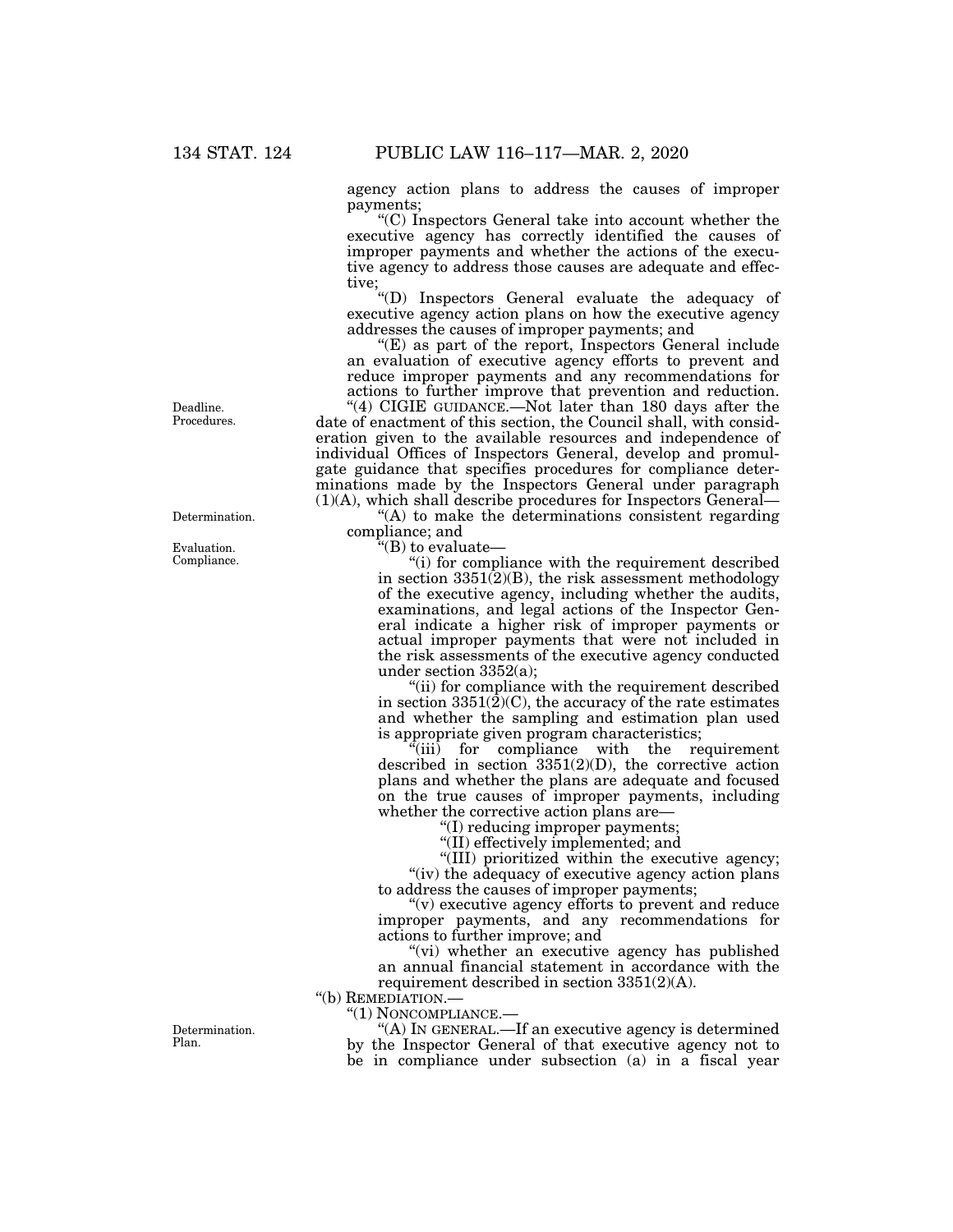with respect to a program or activity, the head of the executive agency shall submit to the appropriate authorizing and appropriations committees of Congress a plan describing the actions that the executive agency will take to come into compliance.

"(B) PLAN.—The plan described in subparagraph  $(A)$ shall include—

''(i) measurable milestones to be accomplished in order to achieve compliance for each program or activity;

"(ii) the designation of a senior executive agency official who shall be accountable for the progress of the executive agency in coming into compliance for each program or activity; and

''(iii) the establishment of an accountability mechanism, such as a performance agreement, with appropriate incentives and consequences tied to the success of the official designated under clause (ii) in leading the efforts of the executive agency to come into compliance for each program or activity.

"(2) NONCOMPLIANCE FOR 2 FISCAL YEARS.-

''(A) IN GENERAL.—If an executive agency is determined by the Inspector General of that executive agency not to be in compliance under subsection (a) for 2 consecutive fiscal years for the same program or activity, the executive agency shall propose to the Director of the Office of Management and Budget additional program integrity proposals that would help the executive agency come into compliance.

''(B) ADDITIONAL FUNDING.—

"(i) IN GENERAL.—If the Director of the Office of Determination. Management and Budget determines that additional funding would help an executive agency described in subparagraph (A) come into compliance, the head of the executive agency shall obligate additional funding, in an amount determined by the Director, to intensified compliance efforts.

''(ii) REPROGRAMMING OR TRANSFER AUTHORITY.— In providing additional funding under clause (i)—

''(I) the head of an executive agency shall use any reprogramming or transfer authority available to the executive agency; and

''(II) if after exercising the reprogramming or transfer authority described in subclause (I), additional funding is necessary to obligate the full level of funding determined by the Director of the Office of Management and Budget under clause (i), the executive agency shall submit a request to Congress for additional reprogramming or transfer authority.

''(3) REAUTHORIZATION AND STATUTORY PROPOSALS.—If an executive agency is determined by the Inspector General of that executive agency not to be in compliance under subsection (a) for 3 consecutive fiscal years for the same program or activity, the head of the executive agency shall, not later than 30 days after the date of that determination, submit to the

Determination. Deadline.

Determination. Proposal.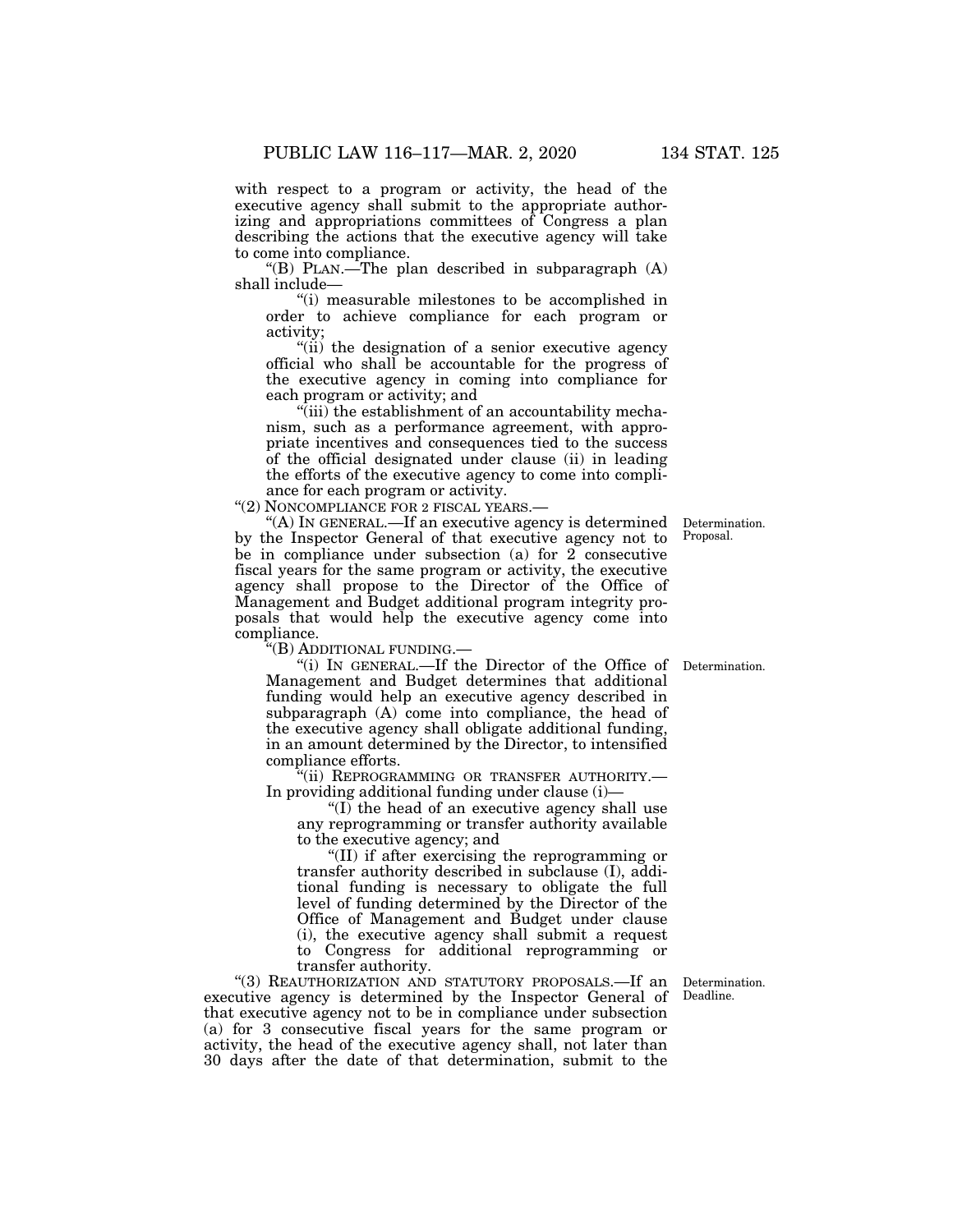appropriate authorizing and appropriations committees of Congress and the Comptroller General of the United States—

''(A)(i) reauthorization proposals for each program or activity that has not been in compliance for 3 or more consecutive fiscal years; and

''(ii) proposed statutory changes necessary to bring the program or activity into compliance; or

''(B) if the head of the executive agency determines that clauses (i) and (ii) of subparagraph  $\overline{A}$ ) will not bring the program or activity into compliance, a description of the actions that the executive agency is undertaking to bring the program or activity into compliance and a timeline of when the compliance will be achieved.

"(4) PLAN AND TIMELINE FOR COMPLIANCE.—If an executive agency is determined by the Inspector General of that executive agency not to be in compliance under subsection (a) for 4 or more consecutive fiscal years for the same program or activity, the head of the executive agency shall, not later than 30 days after such determination, submit to the appropriate authorizing and appropriations committees of Congress a report that includes—

 $(A)$  the activities taken to comply with the requirements for 1, 2, 3, 4, or more years of noncompliance;

''(B) a description of any requirements that were fulfilled for 1, 2, or 3 consecutive years of noncompliance that are still relevant and being pursued as a means to bring the program or activity into compliance and prevent and reduce improper payments;

''(C) a description of any new corrective actions; and

''(D) a timeline for when the program or activity will achieve compliance based on the actions described within the report.

''(5) ANNUAL REPORT.—Each executive agency shall submit to the appropriate authorizing and appropriations committees of Congress and the Comptroller General of the United States—

"(A) a list of each program or activity that was determined to not be in compliance under paragraph (1), (2), (3), or (4); and

''(B) actions that are planned to bring the program or activity into compliance.

''(c) COMPLIANCE ENFORCEMENT PILOT PROGRAMS.—The Director of the Office of Management and Budget may establish 1 or more pilot programs that shall test potential accountability mechanisms with appropriate incentives and consequences tied to success in ensuring compliance with this section and eliminating improper payments.

''(d) IMPROVED ESTIMATES GUIDANCE.—The guidance required to be provided under section 3(b) of the Improper Payments Elimination and Recovery Improvement Act of 2012, as in effect on the day before the date of enactment of this section—

" $(1)$  shall continue to be in effect on and after the date of enactment of this section; and

 $(2)$  may be modified as determined appropriate by the Director of the Office of Management and Budget.

31 USC 3354.

Extension.

#### **''§ 3354. Do Not Pay Initiative**

''(a) PREPAYMENT AND PREAWARD PROCEDURES.—

Deadline. Report.

Lists.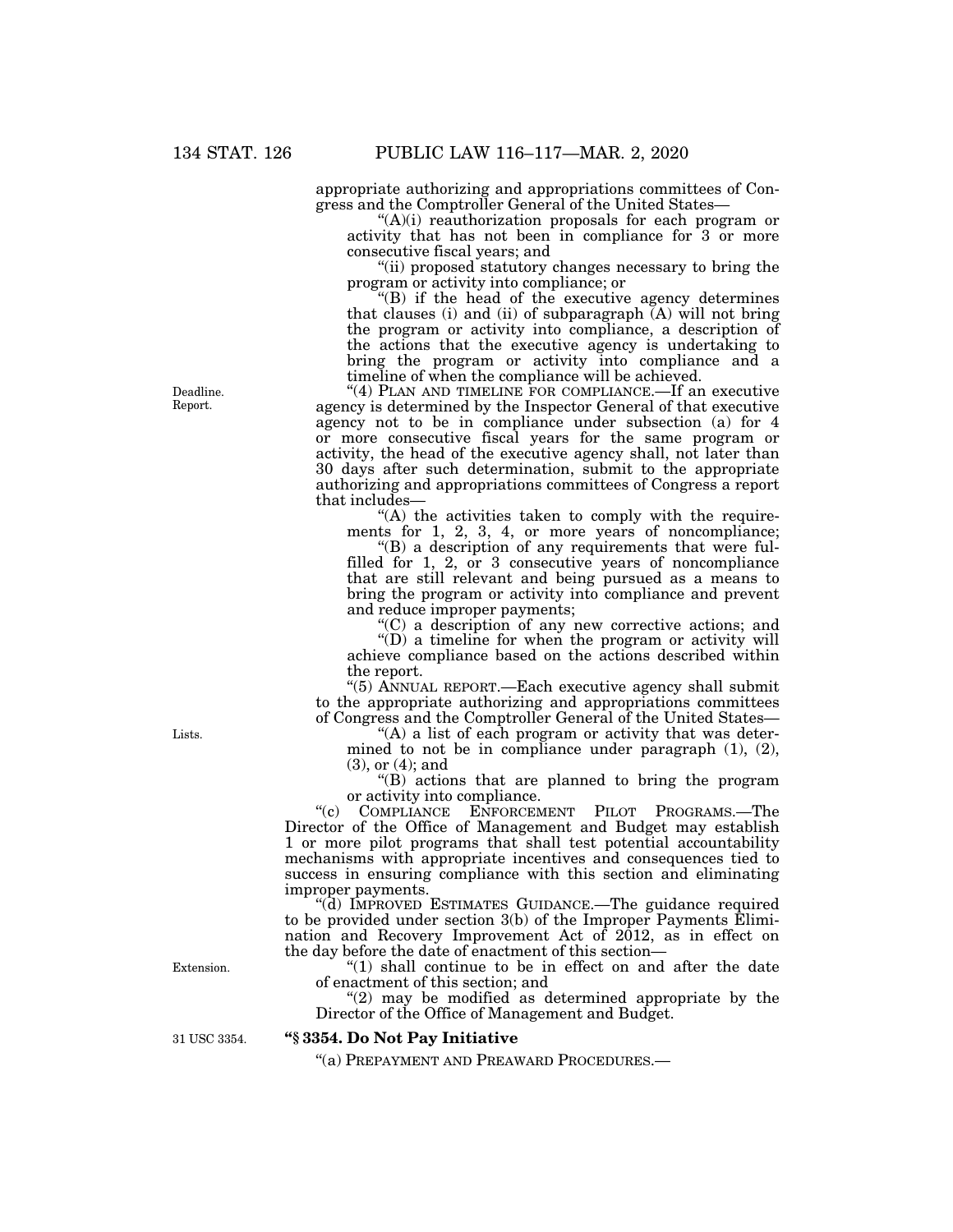"(1) IN GENERAL.—Each executive agency shall review Review. prepayment and preaward procedures and ensure that a thorough review of available databases with relevant information on eligibility occurs to determine program or award eligibility and prevent improper payments before the release of any Federal funds.

''(2) DATABASES.—At a minimum and before issuing any payment or award, each executive agency shall review as appropriate the following databases to verify eligibility of the payment and award:

''(A) The death records maintained by the Commissioner of Social Security.

''(B) The System for Award Management Exclusion Records, formerly known as the Excluded Parties List System, of the General Services Administration.

''(C) The Debt Check Database of the Department of the Treasury.

''(D) The Credit Alert System or Credit Alert Interactive Voice Response System of the Department of Housing and Urban Development.

"(E) The List of Excluded Individuals/Entities of the Office of Inspector General of the Department of Health and Human Services.

''(F) Information regarding incarcerated individuals maintained by the Commissioner of Social Security under sections  $202(x)$  and  $1611(e)$  of the Social Security Act  $(42)$ U.S.C. 402(x), 1382(e)).

''(b) DO NOT PAY INITIATIVE.—

''(1) IN GENERAL.—There is the Do Not Pay Initiative, which shall include—

"(A) use of the databases described in subsection (a)(2); and

''(B) use of other databases designated by the Director of the Office of Management and Budget, or the designee of the Director, in consultation with executive agencies and in accordance with paragraph (2).

''(2) OTHER DATABASES.—In making designations of other databases under paragraph (1)(B), the Director of the Office of Management and Budget, or the head of any executive agency designated by the Director, shall—

"(A) consider any database that substantially assists in preventing improper payments; and

''(B) provide public notice and an opportunity for comment before designating a database under paragraph (1)(B). ''(3) ACCESS AND REVIEW.—

''(A) IN GENERAL.—For purposes of identifying and preventing improper payments, each executive agency shall have access to, and use of, the Do Not Pay Initiative to verify payment or award eligibility in accordance with subsection (a).<br>"(B) MATCHING PROGRAMS.—

"(i) IN GENERAL.—The head of the agency operating the Working System may, in consultation with the Office of Management and Budget, waive the requirements of section  $552a(0)$  of title 5 in any case or class of cases for computer matching activities conducted under this section.

Consultation. Waiver authority.

Public information.

Consultation.

Review.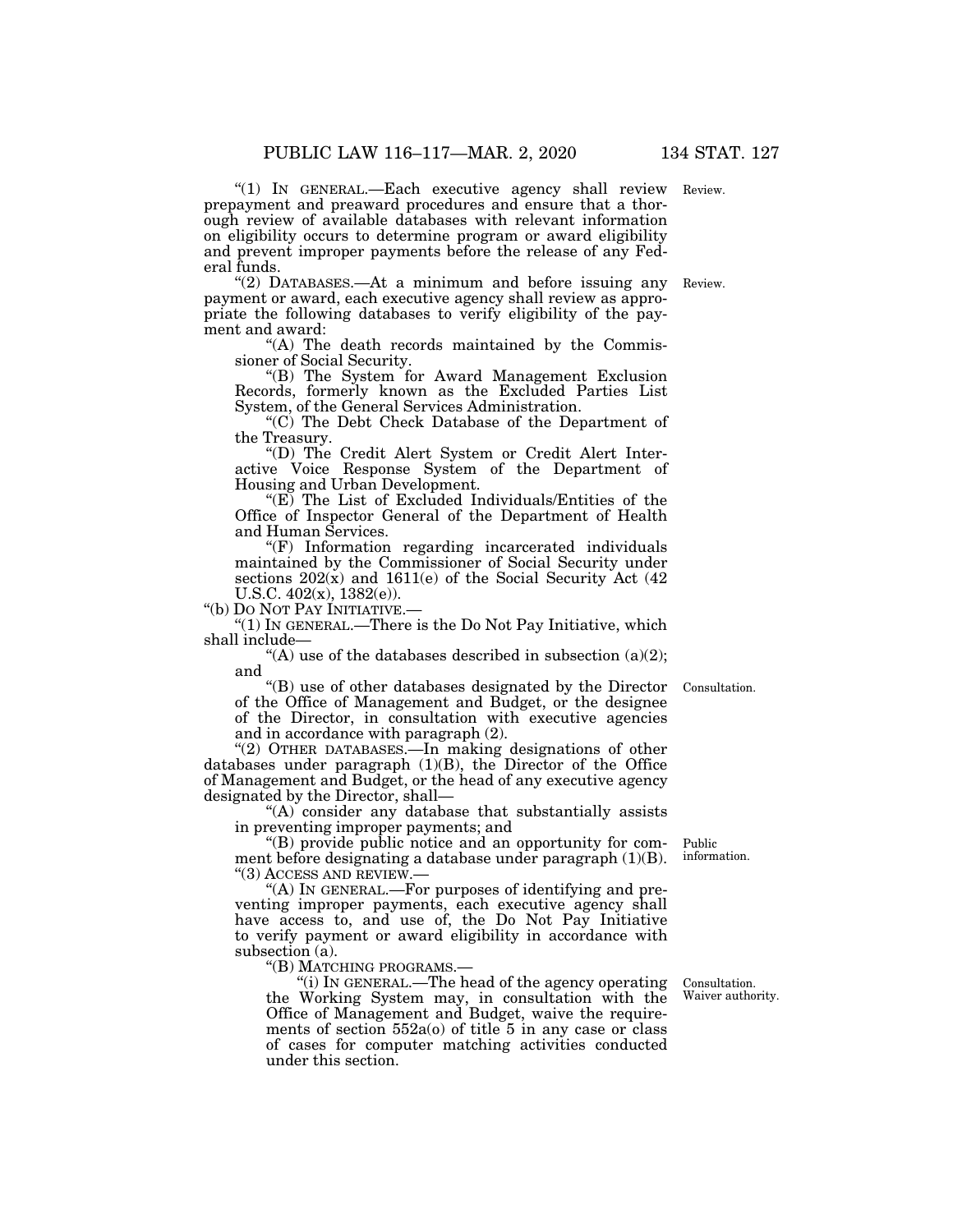''(ii) GUIDANCE.—The Director of the Office of Management and Budget may issue guidance that establishes requirements governing waivers under clause (i).

''(C) OTHER ENTITIES.—Each State and any contractor, subcontractor, or agent of a State, including a State auditor or State program responsible for reducing improper payments of a federally funded State-administered program, and the judicial and legislative branches of the United States, as defined in paragraphs (2) and (3), respectively, of section 202(e) of title 18, shall have access to, and use of, the Do Not Pay Initiative for the purpose of verifying payment or award eligibility for payments.

''(D) CONSISTENCY WITH PRIVACY ACT OF 1974.—To ensure consistency with the principles of section 552a of title 5 (commonly known as the 'Privacy Act of 1974'), the Director of the Office of Management and Budget may issue guidance that establishes privacy and other requirements that shall be incorporated into Do Not Pay Initiative access agreements with States, including any contractor, subcontractor, or agent of a State, and the judicial and legislative branches of the United States, as defined in paragraphs (2) and (3), respectively, of section 202(e) of title 18.

"(4) PAYMENT OTHERWISE REQUIRED.—When using the Do Not Pay Initiative, an executive agency shall recognize that there may be circumstances under which the law requires a payment or award to be made to a recipient, regardless of whether that recipient is identified as potentially ineligible under the Do Not Pay Initiative.

''(5) ANNUAL REPORT.—The Director of the Office of Management and Budget shall submit to Congress an annual report, which may be included as part of another report submitted to Congress by the Director, regarding the operation of the Do Not Pay Initiative, which shall—

''(A) include an evaluation of whether the Do Not Pay Initiative has reduced improper payments or improper awards; and

''(B) provide the frequency of corrections or identification of incorrect information.

''(c) INITIAL WORKING SYSTEM.—The working system required to be established under section  $5(d)$  of the Improper Payments Elimination and Recovery Improvement Act of 2012, as in effect on the day before the date of enactment of this section—

 $\sqrt[n]{(1)}$  shall continue to be in effect on and after the date of enactment of this section; and

 $''(2)$  shall require each executive agency to review all payments and awards for all programs and activities of that executive agency through the working system.

"(d) FACILITATING DATA ACCESS BY FEDERAL AGENCIES AND OFFICES OF INSPECTORS GENERAL FOR PURPOSES OF PROGRAM INTEGRITY.

''(1) COMPUTER MATCHING BY EXECUTIVE AGENCIES FOR PUR-POSES OF INVESTIGATION AND PREVENTION OF IMPROPER PAY-MENTS AND FRAUD.—<br>"(A) IN GENERAL.—Except as provided in this para-

graph, in accordance with section 552a of title 5 (commonly

Guidance.

Evaluation.

Extension.

Requirements. Review.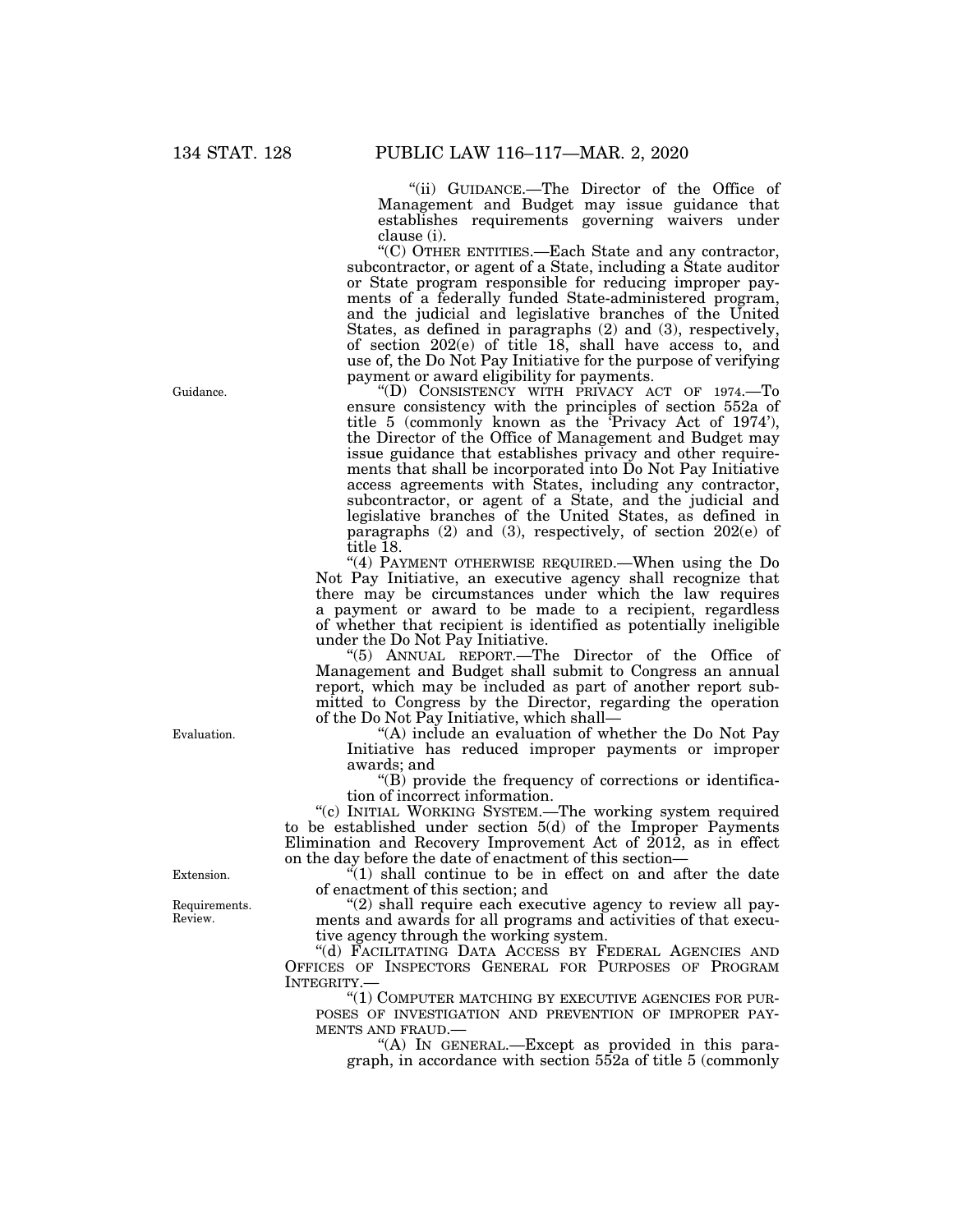known as the 'Privacy Act of 1974'), the head of each executive agency may enter into computer matching agreements with other heads of executive agencies that allow ongoing data matching, which shall include automated data matching, in order to assist in the detection and prevention of improper payments.

''(B) REVIEW.—Not later than 60 days after the date Deadline. on which a proposal for an agreement under subparagraph (A) has been presented to a Data Integrity Board established under section  $552a(u)$  of title 5 for consideration, the Data Integrity Board shall respond to the proposal.

''(C) TERMINATION DATE.—An agreement described in subparagraph (A)—

 $(i)$  shall have a termination date of less than 3 years; and

"(ii) during the 3-month period ending on the date on which the agreement is scheduled to terminate, may be renewed by the executive agencies entering the agreement for not more than 3 years.

''(D) MULTIPLE AGENCIES.—For purposes of this paragraph, section  $552a(0)(1)$  of title 5 shall be applied by substituting 'between the source agency and the recipient agency or non-Federal agency or an agreement governing multiple agencies' for 'between the source agency and the recipient agency or non-Federal agency' in the matter preceding subparagraph (A). Applicability.

"(E) COST-BENEFIT ANALYSIS.—A justification under section  $552a(0)(1)(B)$  of title 5 relating to an agreement under subparagraph  $(A)$  is not required to contain a specific estimate of any savings under the computer matching agreement.

"(2) GUIDANCE AND PROCEDURES BY THE OFFICE OF MANAGE-MENT AND BUDGET.—The guidance, rules, and procedures required to be issued, clarified, and established under paragraphs  $(3)$  and  $(4)$  of section  $5(e)$  of the Improper Payments Elimination and Recovery Improvement Act of 2012, as in effect on the day before the date of enactment of this section—

"(A) shall continue to be in effect on and after the Extension. date of enactment of this section; and

''(B) may be modified as determined appropriate by

the Director of the Office of Management and Budget. ''(3) COMPLIANCE.—The head of each executive agency, in consultation with the Inspector General of the executive agency, shall ensure that any information provided to an individual or entity under this subsection is provided in accordance with protocols established under this subsection. Consultation.

''(4) RULE OF CONSTRUCTION.—Nothing in this subsection shall be construed—

"(A) to affect the rights of an individual under section 552a(p) of title 5; or

 $\sqrt{\text{B}}$  to impede the exercise of an exemption provided to Inspectors General or by an executive agency in coordination with an Inspector General under section 6(j) of the Inspector General Act of 1978 (5 U.S.C. App.).

''(e) PLAN TO CURB FEDERAL IMPROPER PAYMENTS TO DECEASED INDIVIDUALS BY IMPROVING THE QUALITY AND USE BY FEDERAL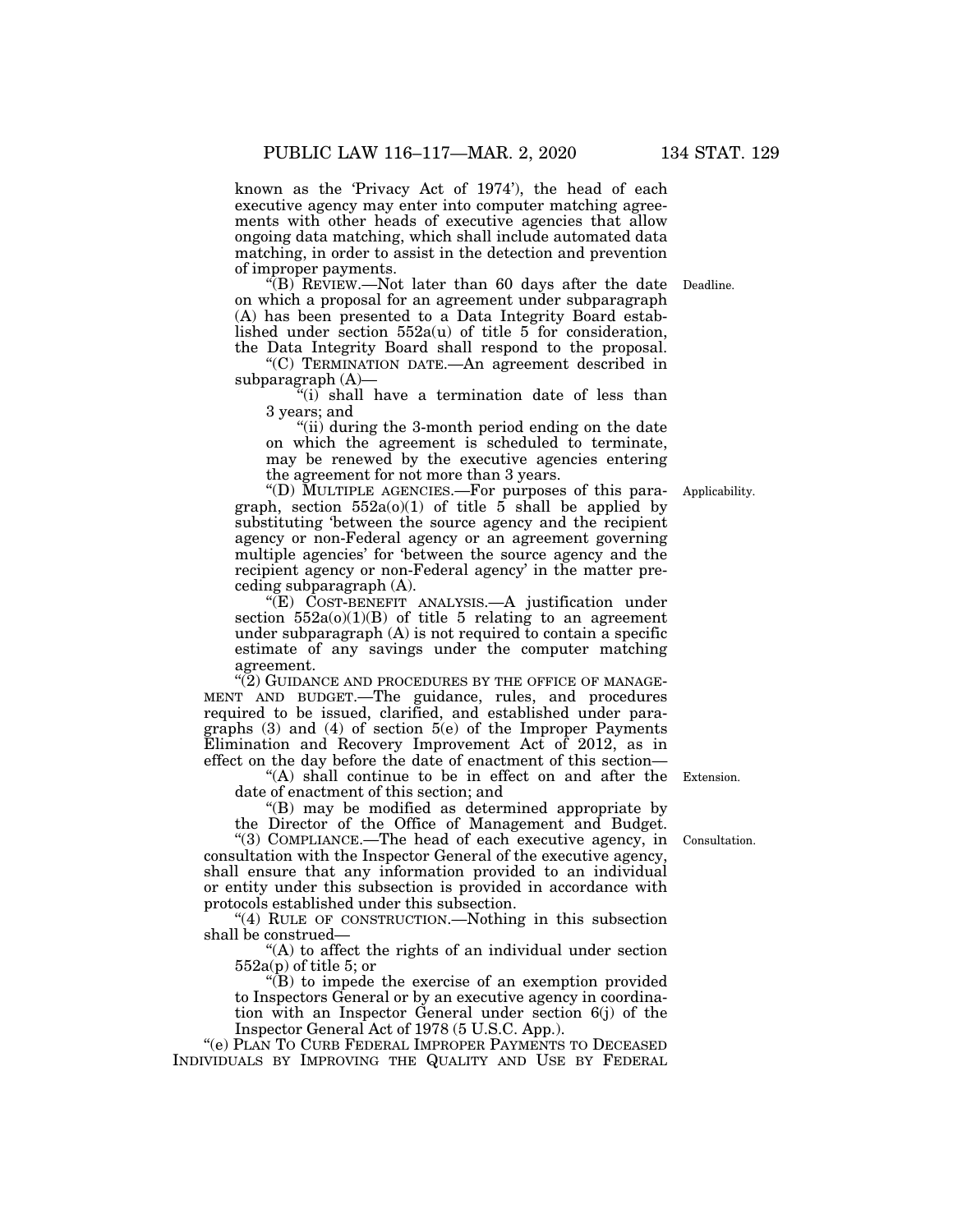Consultation. Study.

AGENCIES OF THE SOCIAL SECURITY ADMINISTRATION DEATH MASTER FILE AND OTHER DEATH DATA.—

"(1) ESTABLISHMENT.—In conjunction with the Commissioner of Social Security and in consultation with relevant stakeholders that have an interest in or responsibility for providing the data, and each State, the Director of the Office of Management and Budget shall conduct a study and update the plan required to be established under section  $5(g)$  of the Improper Payments Elimination and Recovery Improvement Act of 2012, as in effect on the day before the date of enactment of this section, for improving the quality, accuracy, and timeliness of death data maintained by the Social Security Administration, including death information reported to the Commissioner under section 205(r) of the Social Security Act (42 U.S.C.  $405(r)$ ).

"(2) ADDITIONAL ACTIONS UNDER PLAN.—The plan described in this subsection shall include recommended actions by executive agencies to—

''(A) increase the quality and frequency of access to the Death Master File and other death data;

''(B) achieve a goal of at least daily access as appropriate;

''(C) provide for all States and other data providers to use improved and electronic means for providing data;

''(D) identify improved methods by executive agencies for determining ineligible payments due to the death of a recipient through proactive verification means; and

"(E) address improper payments made by executive agencies to deceased individuals as part of Federal retirement programs.

''(3) REPORT.—Not later than 120 days after the date of enactment of this section, the Director of the Office of Management and Budget shall submit a report to Congress on the plan described in this subsection, including recommended legislation.

### **''§ 3355. Improving recovery of improper payments**

''The Director of the Office of Management and Budget shall determine—

"(1) current and historical rates and amounts of recovery of improper payments, or, in cases in which improper payments are identified solely on the basis of a sample, recovery rates and amounts estimated on the basis of the applicable sample, including a list of executive agency recovery audit contract programs and specific information of amounts and payments recovered by recovery audit contractors; and

"(2) targets for recovering improper payments, including specific information on amounts and payments recovered by recovery audit contractors.

31 USC 3356.

### **''§ 3356. Improving the use of data by executive agencies for curbing improper payments**

''(a) PROMPT REPORTING OF DEATH INFORMATION BY THE DEPARTMENT OF STATE AND THE DEPARTMENT OF DEFENSE.—The procedure required to be established under section 7(a) of the Improper Payments Elimination and Recovery Improvement Act

Recommendations.

Determinations. 31 USC 3355.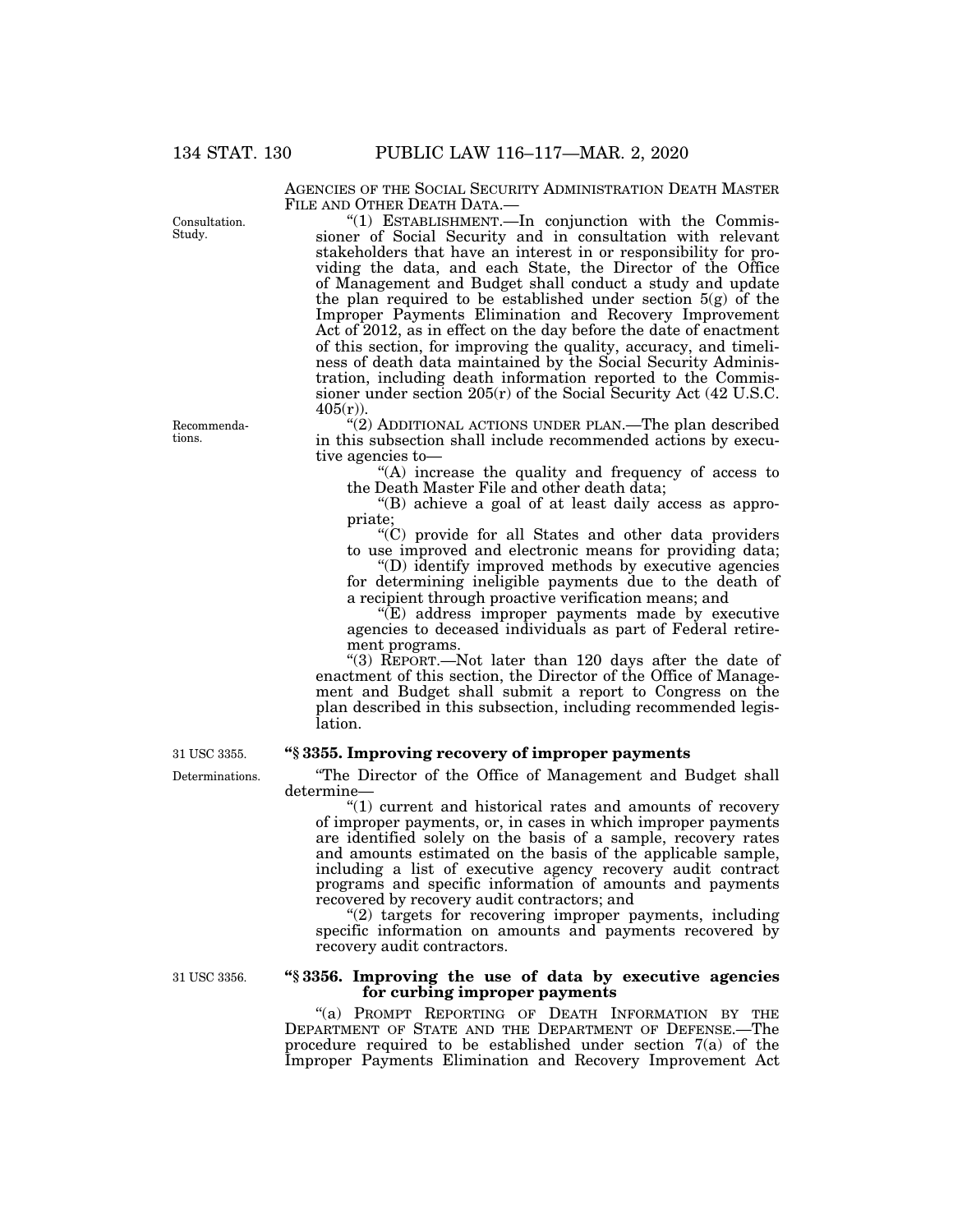of 2012, as in effect on the day before the date of enactment of this section—

" $(1)$  shall continue to be in effect on and after the date Extension. of enactment of this section; and

"(2) may be modified as determined appropriate by the Director of the Office of Management and Budget.

''(b) PROMPT REPORTING OF DEATH INFORMATION BY THE DEPARTMENT OF VETERANS AFFAIRS AND THE OFFICE OF PERSONNEL MANAGEMENT.—Not later than 1 year after the date of enactment of this section, the Secretary of Veterans Affairs and the Director of the Office of Personnel Management shall establish a procedure under which the Secretary and the Director—

"(1) shall promptly and on a regular basis submit information relating to the deaths of individuals, including stopped payments data as applicable, to each executive agency for which the Director of the Office of Management and Budget determines receiving and using such information would be relevant and necessary; and

"(2) to facilitate the centralized access of death data for the use of reducing improper payments, may identify additional Federal sources of death data and direct the data owner to provide that data to 1 or more executive agencies for that purpose.

"(c) GUIDANCE TO EXECUTIVE AGENCIES REGARDING DATA ACCESS AND USE FOR IMPROPER PAYMENTS PURPOSES.—The guidance required to be issued under section 7(b) of the Improper Payments Elimination and Recovery Improvement Act of 2012, as in effect on the day before the date of enactment of this section—

" $(1)$  shall continue to be in effect on and after the date Extension. of enactment of this section; and

" $(2)$  may be modified as determined appropriate by the Director of the Office of Management and Budget.

#### **''§ 3357. Financial and administrative controls relating to**  31 USC 3357. **fraud and improper payments**

"(a) DEFINITION.—In this section, the term 'agency' has the meaning given the term in section 551 of title 5.

''(b) GUIDELINES.—The guidelines required to be established under section 3(a) of the Fraud Reduction and Data Analytics Act of 2015, as in effect on the day before the date of enactment of this section—

" $(1)$  shall continue to be in effect on and after the date Extension. of enactment of this section; and

 $(2)$  may be periodically modified by the Director of the Office of Management and Budget, in consultation with the Comptroller General of the United States, as the Director and Comptroller General may determine necessary.

''(c) REQUIREMENTS FOR CONTROLS.—The guidelines described in subsection (b) shall include—

''(1) conducting an evaluation of fraud risks and using a risk-based approach to design and implement financial and administrative control activities to mitigate identified fraud risks;

''(2) collecting and analyzing data from reporting mechanisms on detected fraud to monitor fraud trends and using that data and information to continuously improve fraud prevention controls; and

Consultation.

Evaluation.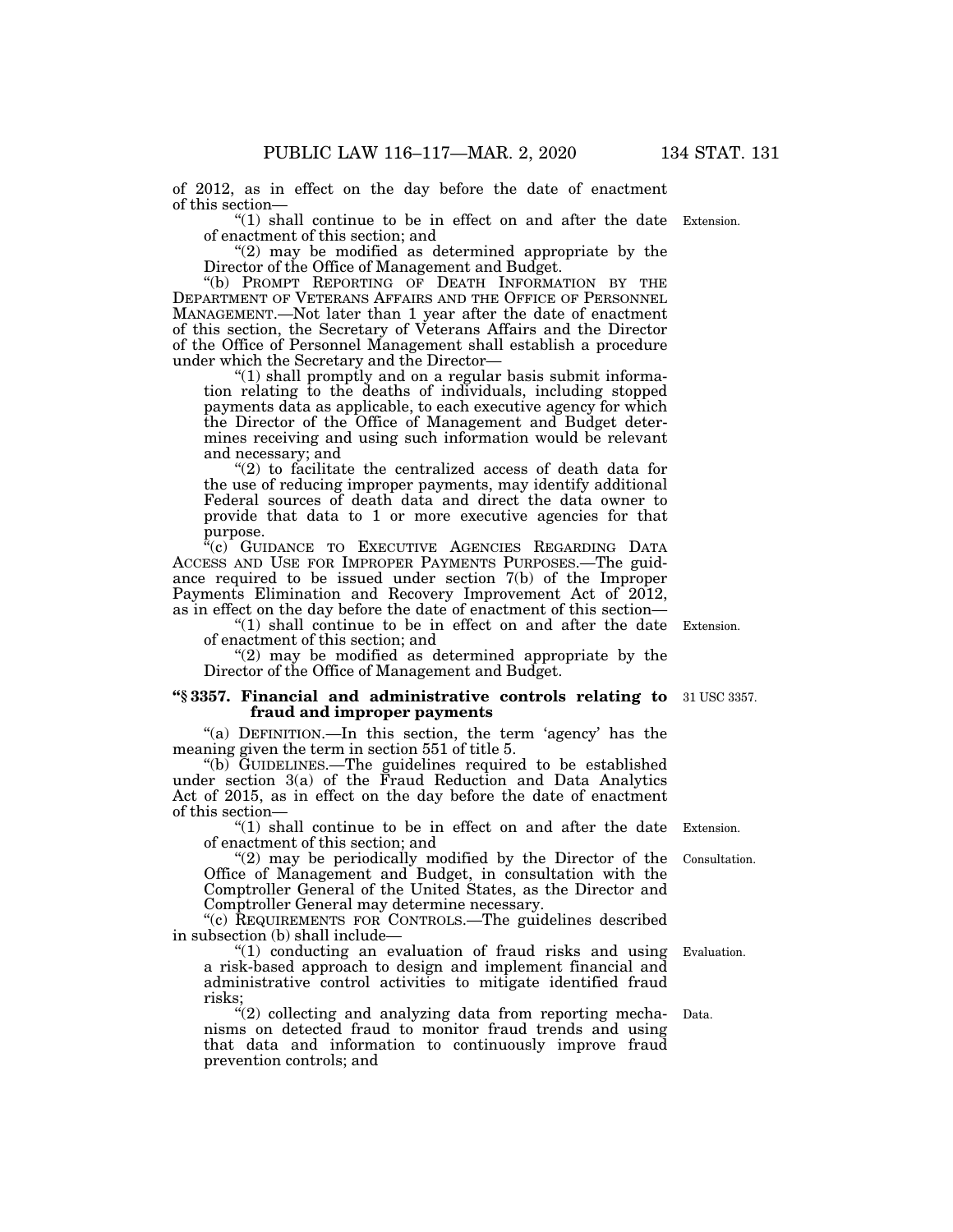"(3) using the results of monitoring, evaluation, audits, and investigations to improve fraud prevention, detection, and response.

" $(d)$  REPORT.—For each of fiscal years 2019 and 2020, each agency shall submit to Congress, as part of the annual financial report of the agency, a report of the agency on—

''(1) implementing—

 $\hat{A}$ ) the financial and administrative controls described in subsection (b);

''(B) the fraud risk principle in the Standards for Internal Control in the Federal Government published by the Government Accountability Office (commonly known as the 'Green Book'); and

''(C) Office of Management and Budget Circular A– 123, or any successor thereto, with respect to the leading practices for managing fraud risk;

''(2) identifying risks and vulnerabilities to fraud, including with respect to payroll, beneficiary payments, grants, large contracts, and purchase and travel cards; and

''(3) establishing strategies, procedures, and other steps to curb fraud.

#### **''§ 3358. Interagency working group for Governmentwide payment integrity improvement**

''(a) WORKING GROUP.—

''(1) ESTABLISHMENT.—Not later than 90 days after the date of enactment of this section, there is established an interagency working group on payment integrity—

"(A) to improve-

''(i) State-administered Federal programs to determine eligibility processes and data sharing practices;

"(ii) the guidelines described in section  $3357(b)$ and other best practices and techniques for detecting, preventing, and responding to improper payments, including improper payments that are the result of fraud; and

''(iii) the sharing and development of data analytics techniques to help prevent and identify potential improper payments, including those that are the result of fraud; and

''(B) to identify any additional activities that will improve payment integrity of Federal programs.

"(2) COMPOSITION.—The interagency working group established under paragraph (1) shall be composed of—

''(A) the Director of the Office of Management and Budget;

 $F(B)$  1 representative from each of the agencies described in paragraphs (1) and (2) of section  $901(b)$  of this title; and

 $C$ ) any other representatives of other executive agencies determined appropriate by the Director of the Office of Management and Budget, which may include the Chief Information Officer, the Chief Procurement Officer, the Chief Risk Officer, or the Chief Operating Officer of an executive agency.

''(b) CONSULTATION.—The working group established under subsection (a)(1) may consult with Offices of Inspectors General and

31 USC 3358.

Deadline.

Data.

Assessment.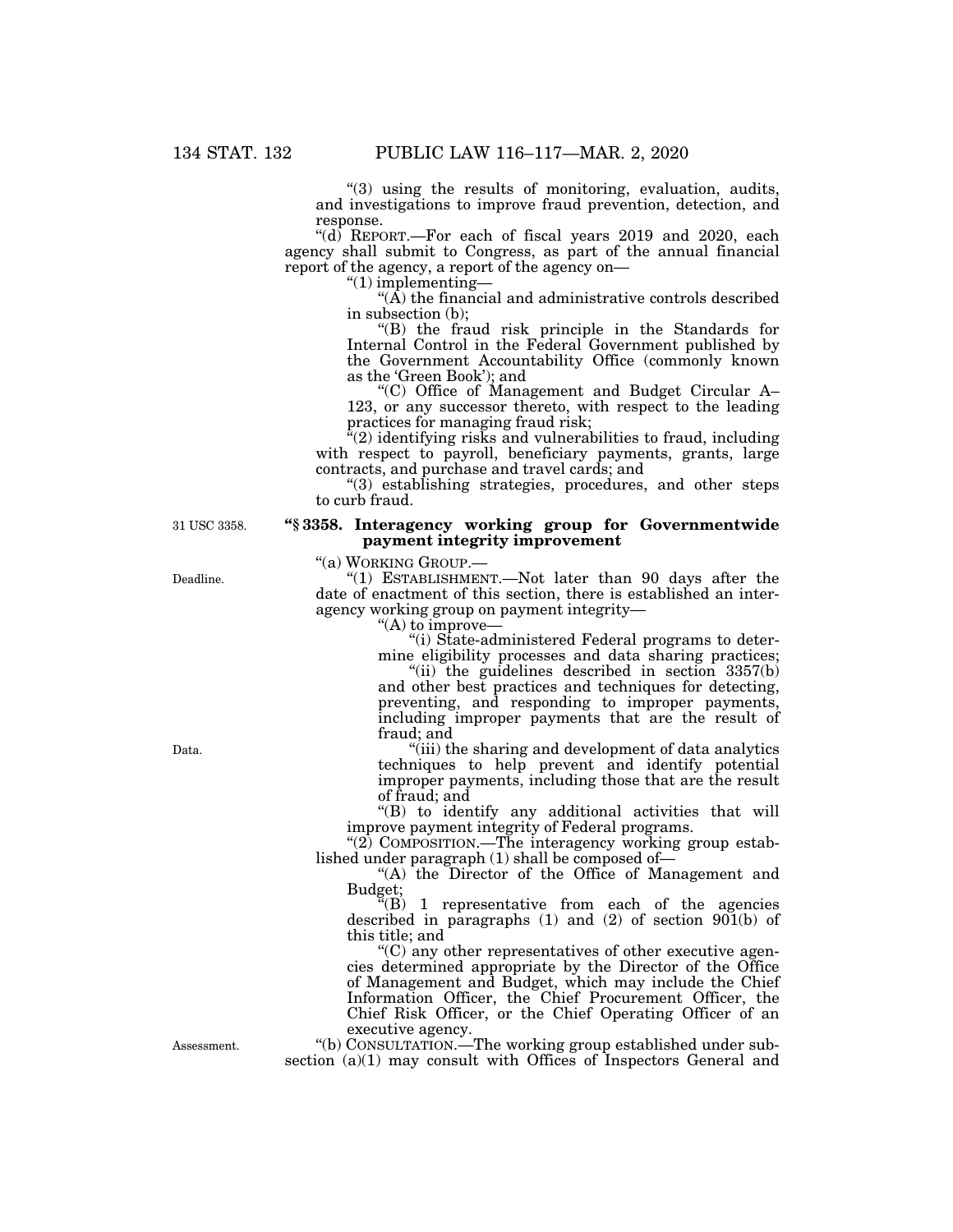Federal and non-Federal experts on fraud risk assessments, administrative controls over payment integrity, financial controls, and other relevant matters.

"(c) MEETINGS.—The working group established under subsection (a)(1) shall hold not fewer than 4 meetings per year.

''(d) REPORT.—Not later than 240 days after the date of enactment of this section, the working group established under subsection  $(a)(1)$  shall submit to Congress a report that includes— Plans.

" $(1)$  a plan containing tangible solutions to prevent and reduce improper payments; and

''(2) a plan for State agencies to work with Federal agencies to regularly review lists of beneficiaries of State-managed Federal programs for duplicate enrollment between States, including how the Do Not Pay Business Center and the data analytics initiative of the Department of the Treasury could aid in the detection of duplicate enrollment.''.

(b) TECHNICAL AND CONFORMING AMENDMENT.—The table of sections for chapter 33 of title 31, United States Code, is amended by adding at the end the following:

#### ''SUBCHAPTER IV—IMPROPER PAYMENTS

''3351. Definitions.

- ''3352. Estimates of improper payments and reports on actions to reduce improper payments.<br>
"3353. Compliance.
- 
- ''3354. Do Not Pay Initiative.
- ''3355. Improving recovery of improper payments.
- ''3356. Improving the use of data by executive agencies for curbing improper payments.
- "3357. Financial and administrative controls relating to fraud and improper payments.
- "3358. Interagency working group for Governmentwide payment integrity improvement.'

### **SEC. 3. REPEALS.**

(a) IN GENERAL.—

(1) IMPROPER PAYMENTS INFORMATION ACT OF 2002.—The Improper Payments Information Act of 2002 (31 U.S.C. 3321 note) is repealed.

(2) IMPROPER PAYMENTS ELIMINATION AND RECOVERY ACT OF 2010.—The Improper Payments Elimination and Recovery Act of 2010 (Public Law 114–204; 124 Stat. 2224) is repealed.

(3) IMPROPER PAYMENTS ELIMINATION AND RECOVERY IMPROVEMENT ACT OF 2012.—The Improper Payments Elimination and Recovery Improvement Act of 2012 (31 U.S.C. 3321 note) is repealed.

(4) FRAUD REDUCTION AND DATA ANALYTICS ACT OF 2015.— The Fraud Reduction and Data Analytics Act of 2015 (31 U.S.C. 3321 note) is repealed.

(b) TECHNICAL AND CONFORMING AMENDMENTS.—

(1) GOVERNMENT CHARGE CARD ABUSE PREVENTION ACT OF 2012.—Section 6(a) of the Government Charge Card Abuse Prevention Act of 2012 (5 U.S.C. 5701 note) is amended by striking ''section 3512 of title 31, United States Code, or in the Improper Payments Information Act of 2002 (31 U.S.C. 3321 note)'' and inserting ''section 3512 or subchapter IV of chapter 33 of title 31, United States Code''.

(2) HOMELAND SECURITY ACT OF 2002.—Section 2022(a) of the Homeland Security Act of 2002 (6 U.S.C. 612(a)) is amended—

31 USC 3301 note, 3321 notes.

31 USC 3301 prec.